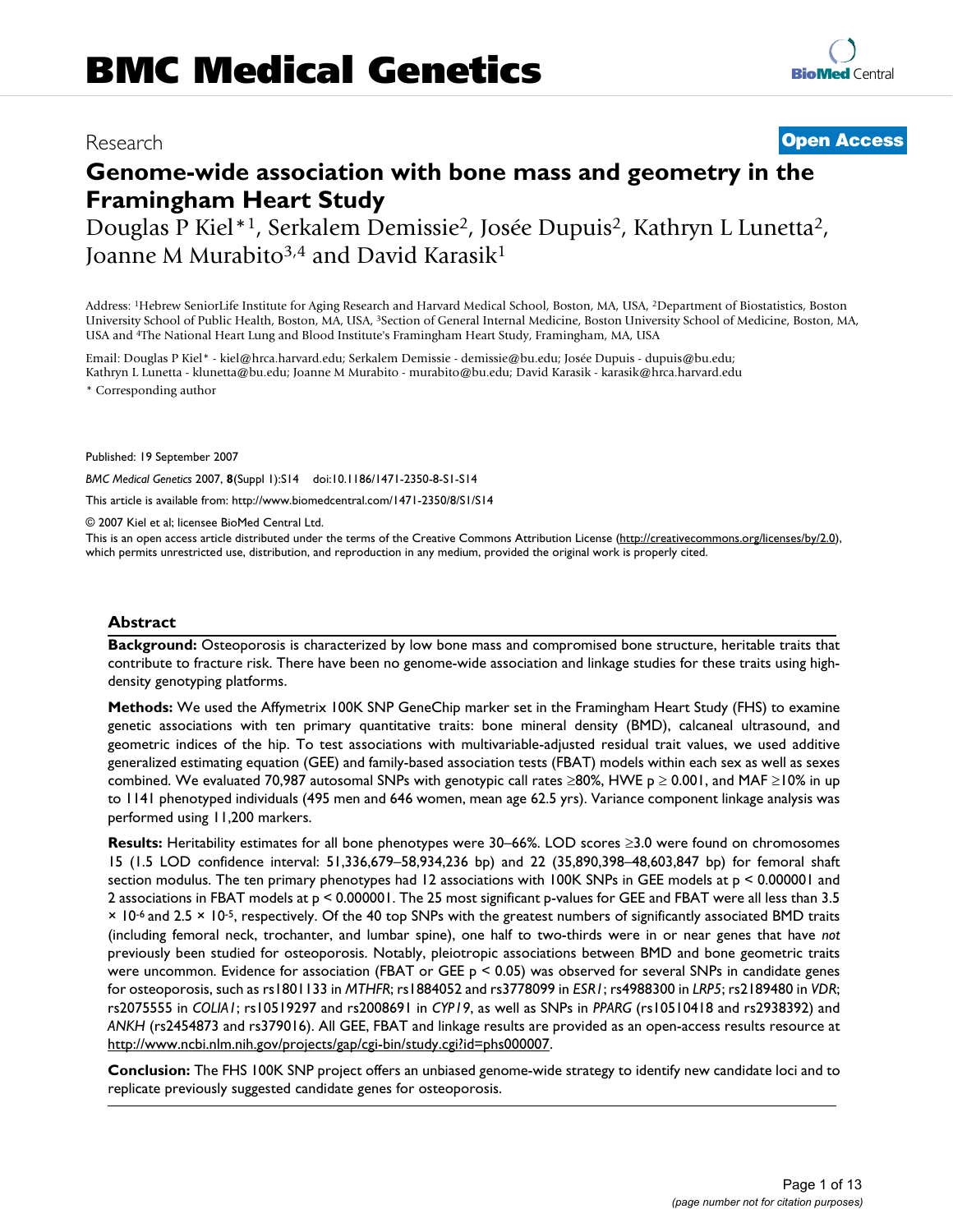### **Introduction**

Osteoporosis is a skeletal disorder characterized by compromised bone strength leading to an increased risk of fracture [1]. In the United States alone, there are over 1.5 million fractures each year, including 280,000 hip fractures and 500,000 vertebral fractures. According to the recent U.S. Surgeon General's Report on Skeletal Health, fractures remain a large and growing public health concern [2]. Presently, the gold standard for assessment of fracture risk is measurement of bone mineral density (BMD, g/cm2) by dual-energy X-ray absorptiometry (DXA). Whereas low BMD is among the strongest risk factors for fracture [3,4], a number of clinical studies have demonstrated that other measurements, such as quantitative ultrasound (QUS) and bone geometry, are important for fracture prediction and osteoporosis treatment monitoring [5-7]. Thus, QUS of the calcaneus is associated with hip fracture, largely independent of BMD [8,9]. A growing body of evidence in recent years indicates that femoral geometry also contributes importantly to hip fracture risk [10,11].

BMD, QUS, and femoral bone geometry are approximately normally distributed, complex traits. A wealth of studies have documented BMD to be under strong genetic control with 50–70% heritability [12,13]. Similarly, QUS [8,14,15] and hip geometry [16-19] are probably regulated by additive genetic factors. However, despite years of research in the field of osteoporosis genetics, progress to date has been modest in successfully identifying major genes determining BMD, QUS, and bone geometry in the general population. The numbers of quantitative trait loci (QTLs) and genes linked and/or associated with osteoporosis-related phenotypes continue to expand and the list has become considerably more detailed and complex. More than 20 genome linkage scans to date have revealed multiple QTLs covering all chromosomes but the Y chromosome [20]. Moreover, the results from one study have inconsistently been replicated in other samples. To overcome these obstacles, a collaborative meta-analysis of 9 genome-wide linkage searches of BMD was recently conducted, including data from 11,842 subjects, members of 3,045 families [13]. The meta-analysis suggested a number of specific QTLs to be pursued further (1p13.3 q23.3 and 1q32-q42.3, 3p25.3-p22.1, 11p12-q13.3, 12q24.31-qter, and 18p11-q12.3). An additional factor that adds to the complexity of finding genes for osteoporosis-related traits is the notion (including our own [21,22]) that QTLs for bone density and geometry [23] are skeletal site-specific, age-group-, and sex-specific [24,25].

Numerous biological candidate genes for bone phenotypes have also been proposed, but few have been validated with large-scale evidence [13]. Recent meta-analyses for estrogen receptor alpha [26], collagen type I alpha 1

[27], methylenetetrahydrofolate reductase, [28] and vitamin D receptor [29] genes demonstrated that the polymorphisms in these genes each explain a small percentage of the variation in BMD or fracture. With the near completion of the International HapMap Project and the rapid improvements in high throughput genotyping technology, the ultimate understanding of the genetic basis of osteoporosis may come from a genome-wide association approach in which the whole human genome is surveyed for common genetic variation in osteoporosis-related heritable quantitative traits such as BMD [19]. To further advance the field of skeletal genetics, efforts are now turning toward studies that are able to cover the vast majority of the genome with a dense set of SNPs, in order to identify the genes linked and/or associated with osteoporosisrelated traits. We thus performed genome-wide linkage and association analyses using a dense genome scan in members of extended pedigrees from the Framingham Heart Study (FHS).

## **Materials and methods**

#### *Study sample*

The Framingham Osteoporosis Study is an ancillary study of the Framingham Heart Study (see description of the FHS sample in the Overview paper [30]). Beginning at biennial examination 20 of the Original Cohort, bone mineral density (BMD) was obtained using single and dual photon absorptiometry. The Original Cohort participants underwent bone densitometry by DXA with a Lunar DPX-L (Lunar Corp., Madison, WI, USA) during their examination 22 (1992–1993). In order to maximize the sample size, we used DXA scans from examination 24 (in 1996–1997) for 31 Original Cohort members who did not have DXAs at examination 22. The Offspring Cohort was scanned with the same machine at their examination cycle 6 or 7 (between 1996 and 2001). Right calcaneal bone ultrasonography (QUS) was performed with a portable QUS device, the Sahara® bone sonometer (Hologic, Inc., Waltham, MA), in members of the Offspring Cohort at their examination cycle 6/7 and the Original Cohort during their exam 24 assessment. There were 1141 phenotyped individuals, 245 from the Original Cohort (86 men and 159 women, mean age 77.5 yrs) and 896 Offspring Cohort participants (409 men and 487 women, mean age 58.5 yrs), belonging to 241 families.

#### *Phenotype definition and residual creation*

Original Cohort participants had bone measures performed at either exam 22 or 24. Offspring Cohort participants had these measures obtained during a period that included part of the official Framingham exams 6 and 7. The following traits were studied: Bone mineral density (including femoral neck, FNBMD; trochanter, TRBMD; L2–L4 lumbar spine, LSBMD); quantitative ultrasound of the calcaneus (broadband ultrasound attenuation, BUA;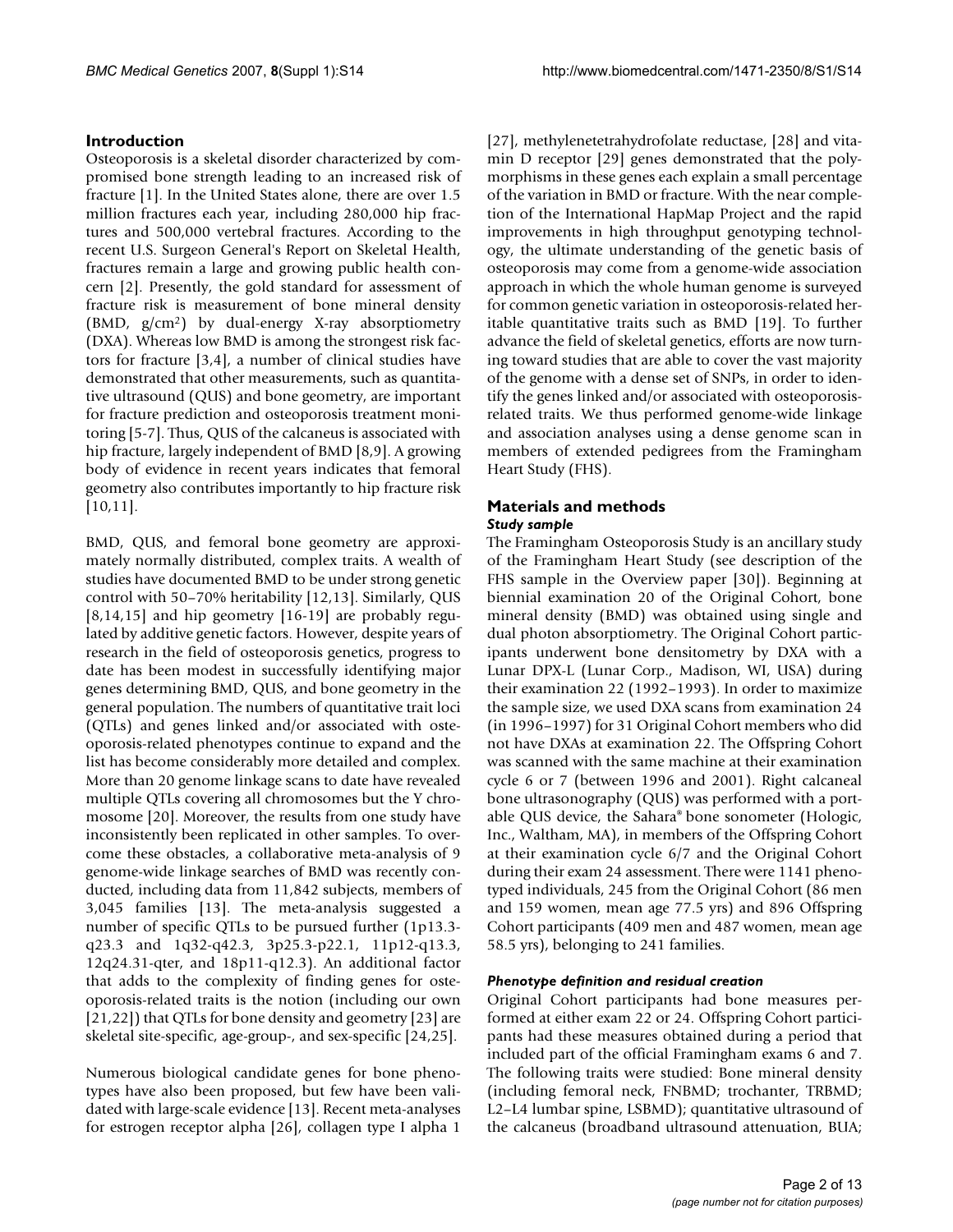speed of sound, SOS), and geometric indices of the hip from DXA (femoral neck-shaft angle, NSA; femoral neck length, NeckLeng; section modulus, Z, and width, W, at the "narrow neck", Neck, and the shaft, S, regions of the hip). In total, 10 traits are reported here. Details of the measurements and phenotype definition [15,23,31] as well as coefficients of variation for the different component variables were previously reported for BUA (5.3%), SOS (0.4%) [32], LSBMD (0.9%), FNBMD (1.7%), TRBMD (2.5%) [33], and for the geometric traits, ranged from 3.3% (NeckW) to 9.1% (NeckLeng) [34].

Multivariate regression analysis was performed in each sex (men and women) and Cohort (Original and Offspring) in order to obtain normalized or ranked residual phenotypes, adjusted for covariates. Table 1 lists the covariates used for each trait. The covariate measurements have been described in previous work [22]. We used ranked residuals in order to correct for the deviations from the normal kurtosis and skewness in some of the phenotypes, since variance component analysis (VCA) is sensitive to the high kurtosis [35].

### *Genotyping methods*

We used the Affymetrix 100K SNP GeneChip marker set in the Framingham Heart Study to examine genetic associations with the above phenotypes (see description of the FHS 100K and Marshfield STRs in the *Overview* paper [30]). We evaluated autosomal SNPs with genotypic call rates ≥80%, HWE  $p \ge 0.001$ , MAF ≥10% in up to 1141 phenotyped individuals (495 men and 646 women). Ultimately, 70,987 SNPs were analyzed.

### *Statistical analysis methods*

We performed genome-wide association (GWA) analyses by two approaches, using both family-based and population-based methods. (See description of the general statistical methods for GWA and linkage analyses in the Overview paper [30]). Both sex-specific and combinedsexes analyses were performed. We used additive generalized estimating equation (GEE) and family-based association tests (FBAT) models to test associations of our phenotypes. Family based association testing has a great power to detect genetic variants of modest effect size [30,36].

In order to prioritize SNPs potentially associated with multiple phenotypes, we evaluated several phenotypic subgroups: (1) clinically important bone mineral density traits (FNBMD, TRBMD, LSBMD), (2) a combination of BMDs with BUA, (3) hip geometry (NSA, NeckLeng, NeckW and ShaftW), and (4) hip BMDs with hip geometry. We also focused on BMD in sex-specific subgroups. For each SNP we calculated the number of traits significantly associated with this SNP at alpha <0.01 in both

GEE and FBAT, assuring that the FBAT and GEE effects were in the same direction. We then selected top SNPs with highest numbers of nominally significantly associated traits. For identical proportions of nominally significant traits, SNPs were additionally ranked by the mean of GEE p-values across traits (as well, GEE p-values were used for SNP ranking in the sex-specific subgroups due to a small sample size for FBAT analysis).

For SNPs that were selected by more than one strategy and that pertained to a specific gene (according to the NCBI Build 35), we perused *Entrez* Gene and also queried *PubMed* using the gene name and "osteoporosis", "fracture" or "bone mass" terms, in order to identify biological plausibility or evidence relating these genes specifically to bone disease.

Variance component analyses (VCA) for all phenotypes were performed on normalized or rank-normalized residuals using the computer package Sequential Oligogenic Linkage Analysis Routines (SOLAR, SFBR/NIH, San Antonio, TX) version 2.0, available online [http://](http://www.sfbr.org/solar/doc/00.contents.html) [www.sfbr.org/solar/doc/00.contents.html.](http://www.sfbr.org/solar/doc/00.contents.html) Heritability  $(h<sup>2</sup>)$  of each phenotype was estimated as the proportion of the total phenotypic variance attributable to the additive effects of genes. Subsequent linkage analyses were also conducted using SOLAR. This method, described in detail elsewhere [37] (see description of the linkage methods in the Overview paper [30]), entails specification of the genetic covariance between arbitrary relatives as a function of the identity-by-descent (IBD) relationships at a given marker locus and models the covariance matrix for a pedigree as the sum of the additive genetic covariance attributable to the QTL, the additive genetic covariance due to the effects of loci other than the QTL, and the variance due to unmeasured environmental factors. VCA linkage used IBDs values that were calculated from 11,200 markers.

### **Results**

Bone-related quantitative traits and derived phenotypes analyzed in the FHS 100K SNP resource are listed in Table 1. Each trait was analyzed as multivariable-adjusted residuals from cohort- and sex-specific models; in addition, geometric traits were adjusted for age, age<sup>2</sup> only. Among these, the following ten multivariable-adjusted residuals are the primary phenotypes presented here: BMD of the femoral neck (FNBMD; n with data = 1141), trochanter (TRBMD;  $n = 1141$ ) and the second to fourth vertebral bodies of the lumbar spine (LSBMD;  $n = 1127$ ); a quantitative ultrasound measure of the calcaneus, broadband ultrasound attenuation (BUA; n = 1105); femoral geometry measures at the "narrow neck" region of the hip and the femoral shaft including narrow neck section modulus (NeckZr;  $n = 1107$ ) and width (NeckWr;  $n = 1106$ ), fem-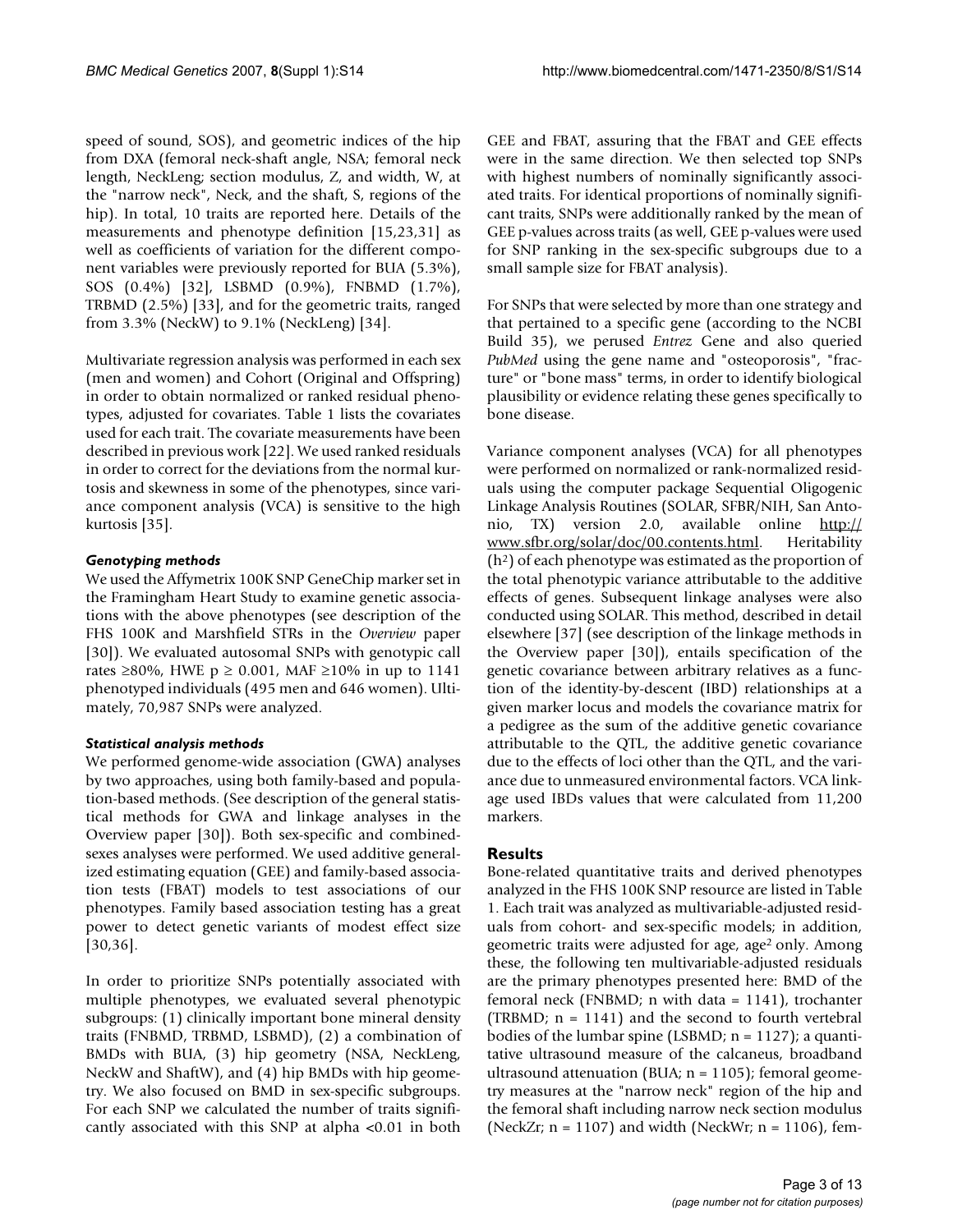#### **Table 1: Phenotypes included in the study**

| Trait                                          | Abbreviation                        | Gender (N)                     | Cohort, exam cycle                          | Adjustment*                                                                                                                |
|------------------------------------------------|-------------------------------------|--------------------------------|---------------------------------------------|----------------------------------------------------------------------------------------------------------------------------|
| Bone mineral density (BMD)                     |                                     |                                |                                             |                                                                                                                            |
| Femoral BMD <sup>**</sup>                      | <b>FNBMD</b>                        | Combined (1141)                | Original, ex. 22-24, Offspring,<br>ex. 6–7  | I) multivariable-adjusted residuals (age, age <sup>2</sup> , height,<br>BMI, smoking, physical activity, estrogen therapy) |
|                                                | <b>FNBMDf</b>                       | Females (646)                  |                                             |                                                                                                                            |
|                                                | FNBMDm                              | Males (495)                    |                                             |                                                                                                                            |
| Trochanter BMD**                               | TRBMD                               | Same as above                  | Same as above                               | Same as above                                                                                                              |
|                                                | TRBMDf                              |                                |                                             |                                                                                                                            |
|                                                | TRBMDm                              |                                |                                             |                                                                                                                            |
| Lumbar spine BMD <sup>**</sup>                 | LSBMD<br><b>LSBMDf</b>              | Combined (1117)                | Same as above                               | Same as above                                                                                                              |
|                                                | LSBMDm                              | Females (641)<br>Males (486)   |                                             |                                                                                                                            |
| Quantitative ultrasound (QUS)                  |                                     |                                |                                             |                                                                                                                            |
| Broadband ultrasound attenuation <sup>**</sup> | <b>BUA</b>                          | Combined (1105)                | Original, ex. 24, Offspring, ex.<br>$6 - 7$ | I) multivariable-adjusted residuals (age, age <sup>2</sup> , height,<br>BMI, smoking, physical activity, estrogen therapy) |
| Speed of Sound                                 | SOS                                 | Combined (1104)                | Same as above                               | Same as above                                                                                                              |
| <b>Hip geometry</b>                            |                                     |                                |                                             |                                                                                                                            |
| Neck-shaft angle**                             | <b>NSAI</b>                         | Combined (1096)                | Original, ex. 22-24, Offspring,<br>ex. 6–7  | $\vert$ ) age, age <sup>2</sup><br>2) multivariable-adjusted ranked residuals (age, age <sup>2</sup> ,<br>height, BMI)     |
|                                                | <b>NSAf</b>                         | Females (622)                  |                                             |                                                                                                                            |
|                                                | NSAm                                | Males (474)                    |                                             |                                                                                                                            |
| Femoral neck length**                          | NeckLengl                           | Combined (1090)                | Same as above                               | Same as above                                                                                                              |
|                                                | NeckLengf                           | Females (619)                  |                                             |                                                                                                                            |
| Neck width**                                   | NeckLengm<br>NeckWIr                | Males (471)<br>Combined (1095) | Same as above                               | Same as above                                                                                                              |
|                                                | NeckWIrf                            | Females (618)                  |                                             |                                                                                                                            |
|                                                | NeckW1rm                            | Males (477)                    |                                             |                                                                                                                            |
| Neck section modulus <sup>**</sup>             | NeckZIr                             | Combined (1096)                | Same as above                               | Same as above                                                                                                              |
|                                                | NeckZIrf                            | Females (618)                  |                                             |                                                                                                                            |
|                                                | NeckZIrm                            | Males (478)                    |                                             |                                                                                                                            |
| Neck Cross-Sectional Moment of Inertia         | NeckCSMIIr                          | Combined (1094)                | Same as above                               | Same as above                                                                                                              |
|                                                | NeckCSMIIrf                         | Females (618)                  |                                             |                                                                                                                            |
|                                                | NeckCSMIIrm                         | Males (476)                    |                                             |                                                                                                                            |
| Neck Average Buckling Ratio                    | NeckAvgBRIr                         | Combined (1096)                | Same as above                               | Same as above                                                                                                              |
|                                                | NeckAvgBR Irf                       | Females (618)                  |                                             |                                                                                                                            |
| Shaft width**                                  | NeckAvgBR1rm<br>ShaftWI             | Males (478)<br>Combined (1028) | Same as above                               | Same as above                                                                                                              |
|                                                | ShaftW If                           | Females (599)                  |                                             |                                                                                                                            |
|                                                | ShaftW Im                           | Males (429)                    |                                             |                                                                                                                            |
| Shaft Section modulus**                        | ShaftZIr                            | Combined (1028)                | Same as above                               | Same as above                                                                                                              |
|                                                | ShaftZ I rf                         | Females (599)                  |                                             |                                                                                                                            |
|                                                | ShaftZIrm                           | Males (429)                    |                                             |                                                                                                                            |
| Shaft Cross-Sectional Moment of Inertia        | ShaftCSMIr                          | Combined (1026)                | Same as above                               | Same as above                                                                                                              |
|                                                | ShaftCSMIrf                         | Females (599)                  |                                             |                                                                                                                            |
|                                                | ShaftCSMIrm                         | Males (427)                    |                                             |                                                                                                                            |
| Shaft Average Buckling Ratio                   | ShaftAvgBR I r                      | Combined (1028)                | Same as above                               | Same as above                                                                                                              |
|                                                | ShaftAvgBR I rf                     | Females (599)                  |                                             |                                                                                                                            |
| Inter-Trochanteric Average Buckling Ratio      | ShaftAvgBR I rm<br><b>ITAvgBRIr</b> | Males (429)<br>Combined (1024) | Same as above                               | Same as above                                                                                                              |
|                                                | <b>ITAvgBRIrf</b>                   | Females (596)                  |                                             |                                                                                                                            |
|                                                | <b>ITAvgBRIrm</b>                   | Males (428)                    |                                             |                                                                                                                            |
|                                                |                                     |                                |                                             |                                                                                                                            |

\*adjustment performed in each Cohort (generation) and gender

\*\*primary traits reported here

oral shaft section modulus (ShaftZr; n = 1037) and width (ShaftW;  $n = 1037$ ), femoral neck-shaft angle (NSA;  $n =$ 1107), and femoral neck length (NeckLeng;  $n = 1101$ ). Additional bone-related quantitative phenotypes are available in the FHS 100K SNP resource (web posted at [http://www.ncbi.nlm.nih.gov/projects/gap/cgi-bin/](http://www.ncbi.nlm.nih.gov/projects/gap/cgi-bin/study.cgi?id=phs000007)

[study.cgi?id=phs000007\)](http://www.ncbi.nlm.nih.gov/projects/gap/cgi-bin/study.cgi?id=phs000007) including calcaneal speed of sound; several hip geometry measures including neck cross-sectional moment of inertia; neck, shaft and intertrochanteric buckling ratio, and shaft cross sectional moment of inertia from these same examinations.

Heritability estimates for all bone phenotypes ranged from 30–66%. We consider here only multivariableadjusted, residual phenotypes derived from ten primary traits defined above. There were 12 associations with 100K SNPs in GEE models at p < 0.000001 and 2 associations in FBAT models with  $p < 0.000001$ . The 25 SNPs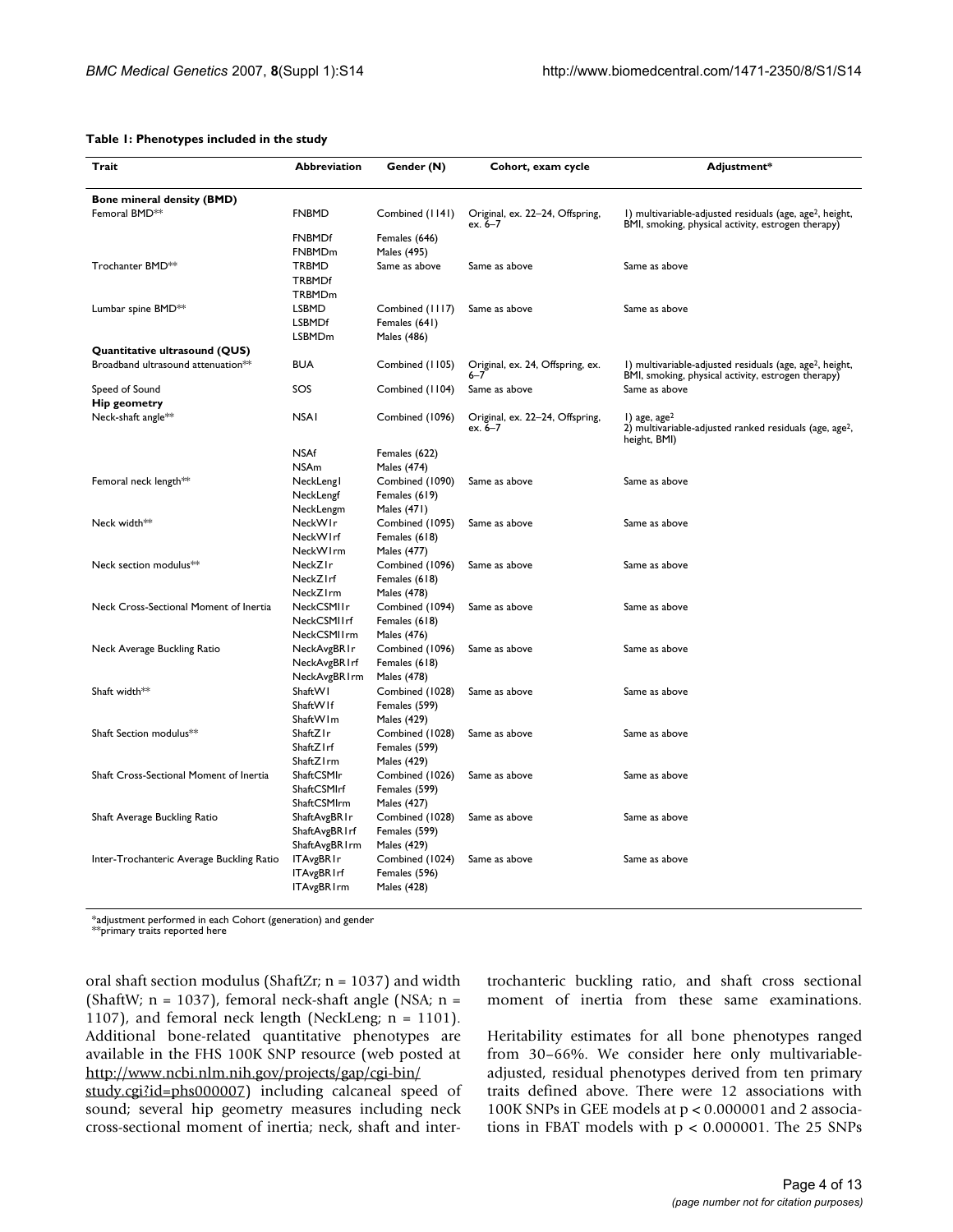with the lowest p-values in GEE ( $p < 3.5 \times 10^{-6}$ ) and FBAT models ( $p < 2.5 \times 10^{-5}$ ), ordered by chromosomal position, are shown in Tables 2a and 2b, respectively. Of these SNPs, 10 (GEE) and 19 (FBAT) were within 60 kb of a known gene. Several SNPs associated with phenotypes were in high pairwise LD ( $r^2 \ge 0.8$ ). When this occurred we displayed results for the higher ranking SNP based on a combination of FBAT and GEE p-values. Of note, some SNPs were associated with more than one trait: thus, rs10514345 on chromosome 5 was associated (GEE) with NeckZ1 (combined sample) and LSBMD (females) and rs1209921 on chromosome 21 was associated (FBAT) with TRBMD (combined sample) and FNBMD (females) (Tables 2a and 2b, respectively).

In Table 2c we present results with LOD scores above 2.0 from genome-wide linkage analyses with their corresponding 1.5-LOD confidence interval. There were linkage peaks observed for the majority of chromosomes, and in general there were a greater number of linkages with bone geometry traits than with either BMD or ultrasound measures. LOD scores ≥3.0 were found on chromosomes 15 (1.5 LOD support interval, 51,336,679–58,934,236 bp) and 22 (35,890,398–48,603,847 bp), with femoral shaft section modulus. There were no linkage regions of overlap with markers that were found to be associated with bone phenotypes in the FBAT and GEE analyses. Notably, when we restricted our sample to members of the Offspring Cohort, LOD scores for BMD phenotypes increased; for example, for LSBMD on chr. 7 (63,211,216 bp) from 1.25 to 2.43; for FNBMD on chr. 9 (104,660,212 bp) from 1.79 to 2.65, and on chr. 17 (63,038,023 bp) from 1.83 to 2.43 (not shown in the Table 2c).

In order to prioritize SNPs potentially associated with multiple phenotypes, we evaluated four phenotypic subgroups by both population- and family-based tests. The first subgroup was BMD (femoral neck, trochanter and spine), the second was BMD + bone ultrasound (BUA), the third was bone geometry (femoral neck-shaft angle, femoral neck length, femoral neck width, and shaft width), and the fourth, hip BMDs with hip geometry. For each SNP we calculated the number of traits in the subgroup that were significantly associated with the SNP at p < 0.01 in both GEE and FBAT, and then ranked SNPs with highest numbers of nominally significantly associated traits in which the direction of association was the same. In cases where SNPs had the same proportions of nominally significant traits, SNPs were additionally ranked by the mean of GEE p-values across traits.

In Table 3a we present only the SNPs selected based on associations with p-value of both GEE and FBAT < 0.01 with the first subgroup (BMD phenotypes only), for a combined sample of men and women. Using the annotation by UCSC genome browser tables [http://](http://genome.ucsc.edu/) [genome.ucsc.edu/,](http://genome.ucsc.edu/) of the top 20 SNPs for the BMD subgroup, 9 (45%) were identified in genes or within 60 kb of a known gene, and none were coding (Table 3a). The nominally significant intragenic SNPs were found in several genes, including cadherin 9 type 2 (*CDH9*) on 5p14 and gene deleted in colorectal carcinoma (*DCC*) on 18q21. It is also noteworthy that the association of TRBMD with rs1209926 on chr. 21 (39,078,994 bp) occurred in the region identified in our original genomewide linkage study in the FHS [22] SNP rs2938392 in the peroxisome proliferator-activated receptor gamma (*PPARG*) was also associated with the BMD traits in GEE tests and less strongly in FBAT analyses (not shown in Table 3a).

We also examined men and women separately within the first phenotypic subgroup and confirmed the associations of BMD phenotypes, observed in the combined sample, with rs922028 (chromosome 4, no known gene), rs1479679 (in *CDH9*, chr. 5), and rs768207 (in *DCC*, chr. 18), all in women (Table 3b). There were also associations in one sex that were neither observed in the other sex nor in the combined sample, and men and women did not share many polymorphisms associated with BMD.

We also looked for evidence of pleiotropy by evaluating association results within the other three pre-specified phenotype subgroups, BMD + BUA and hip geometry, as well as combinations of hip BMD with hip geometry (fourth subgroup). Notably, pleiotropic associations between BMD and other traits were uncommon (not shown in a table). When considering BMD and BUA together (phenotype subgroup 2), there were nominally significant associations (p < 0.0005) with a SNP rs953934 in the interleukin 1 receptor-like 1 gene (*IL1RL1*) on 2q12 (not shown). Of the top SNPs for the Hip Geometry subgroup (NSA, NeckLeng, NeckW1r and ShaftW1), 50% were identified in genes or within 60 kb of a known gene; none were coding. The nominally significant intragenic SNPs were found in several genes, including rs7151976 in heat shock 70 kD protein 2 (*HSPA2*) on 14q24 and rs2834719 in runt-related transcription factor 1 (*RUNX1*, or *CBFA2*) on 21q22. Significant associations of SNPs with BMD phenotypes did not overlap with geometric phenotypes, and within the hip geometry subgroup, SNPs significant for one geometric phenotype did not overlap with other phenotypes within this subgroup (data not shown).

We further queried the FHS 100K array results, to verify, *in silico*, whether previously reported candidate genes for osteoporosis were associated with BMD, QUS and bone geometry in our sample. Thus Table 4 shows SNPs in these pre-defined candidate genes that were associated at  $p \leq$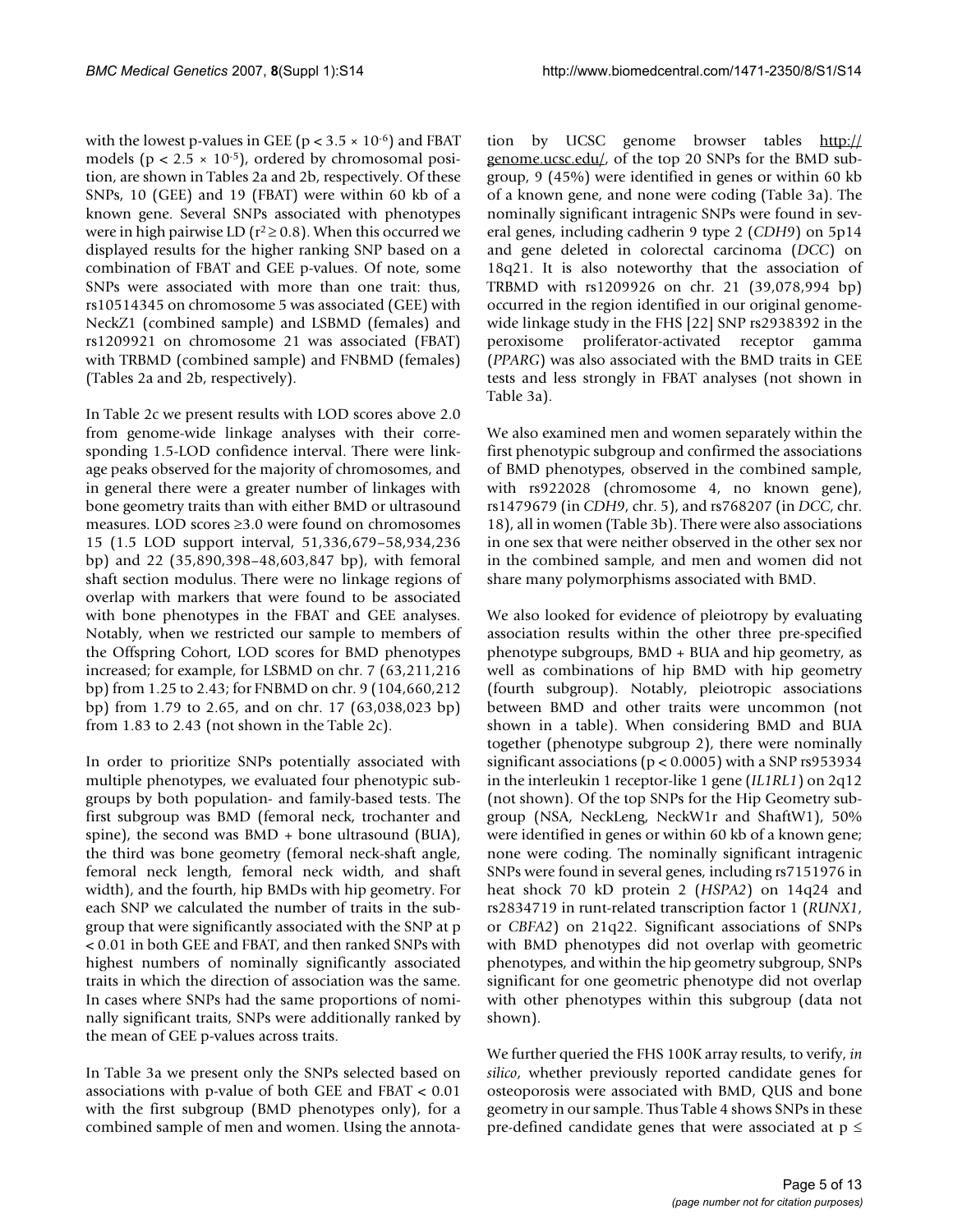**Table 2: Top genetic associations with bone density and geometry based on the lowest p-value for GEE test (2a), FBAT (2b), and Linkage (2c) analyses**

| Phenotype     | <b>SNP</b>    | Chrom.                  | <b>Physical Position</b> | <b>GEE p-value</b>    | <b>FBAT p-value</b>   | Gene region*      |
|---------------|---------------|-------------------------|--------------------------|-----------------------|-----------------------|-------------------|
| NeckZIrf      | rs6600671     | $\mathbf{I}$            | 120,812,532              | $5.85 \times 10^{-7}$ | $3.18 \times 10^{-3}$ |                   |
| NeckZI        | rs2053506     | 3                       | 19,350,795               | $3.74 \times 10^{-6}$ | $2.68 \times 10^{-2}$ | KCNH <sub>8</sub> |
| TRBMDm        | rs10510628    | 3                       | 29,828,407               | $2.83 \times 10^{-6}$ | $2.91 \times 10^{-2}$ | RBMS3             |
| NeckWIrf      | rs2054989     | 3                       | 56,505,749               | $6.06 \times 10^{-7}$ | $2.36 \times 10^{-3}$ | ERC <sub>2</sub>  |
| ShaftWIf      | rs922948      | 3                       | 69,525,327               | $1.75 \times 10^{-6}$ | $3.47 \times 10^{-3}$ |                   |
| ShaftWI       | rs991258      | 3                       | 103,256,733              | $5.32 \times 10^{-7}$ | $3.12 \times 10^{-2}$ |                   |
| <b>BUA</b>    | rs9291683     | $\overline{\mathbf{4}}$ | 10,000,429               | $2.07 \times 10^{-6}$ | $7.44 \times 10^{-4}$ |                   |
| NeckZIrf      | rs2548003     | 5                       | 28,783,080               | $2.40 \times 10^{-7}$ | $1.30 \times 10^{-1}$ |                   |
| NeckZIrf      | rs10515148    | 5                       | 71,752,684               | $6.10 \times 10^{-7}$ | $5.97 \times 10^{-3}$ | <b>ZNF366</b>     |
| <b>LSBMDf</b> | rs10514345    | 5                       | 90,460,035               | $2.15 \times 10^{-6}$ | $9.85 \times 10^{-2}$ | GPR98             |
| NeckZI        | Same as above |                         |                          | $1.81 \times 10^{-7}$ | $3.03 \times 10^{-2}$ |                   |
| NeckWIrf      | rs4715166     | 6                       | 13,324,037               | $2.69 \times 10^{-6}$ | $9.97 \times 10^{-3}$ | <b>PHACTRI</b>    |
| <b>BUA</b>    | rs2214681     | $\overline{7}$          | 147, 140, 340            | $2.72 \times 10^{-6}$ | $2.26 \times 10^{-2}$ | CNTNAP2           |
| ShaftZIR      | rs10503887    | 8                       | 31,752,989               | $2.23 \times 10^{-7}$ | $1.77 \times 10^{-3}$ | <b>NRGI</b>       |
| FNBMDm        | rs2165468     | $\overline{10}$         | 3,506,105                | $1.07 \times 10^{-6}$ | $6.71 \times 10^{-2}$ |                   |
| ShaftWIf      | rs1452928     | $\mathbf{H}$            | 84,499,969               | $7.10 \times 10^{-7}$ | $7.43 \times 10^{-3}$ |                   |
| NeckZIrf      | rs638882      | $\mathbf{H}$            | 115,269,255              | $3.50 \times 10^{-6}$ | $6.33 \times 10^{-3}$ |                   |
| ShaftZIrf     | rs10492096    | 12                      | 6,450,843                | $3.35 \times 10^{-6}$ | $2.17 \times 10^{-3}$ | <b>VAMPI</b>      |
| <b>TRBMD</b>  | rs10506701    | 12                      | 72,872,477               | $1.40 \times 10^{-6}$ | $1.25 \times 10^{-1}$ |                   |
| ShaftWIf      | rs10506821    | 12                      | 78,999,391               | $2.03 \times 10^{-7}$ | $1.80 \times 10^{-1}$ |                   |
| NeckZIrm      | rs1590305     | 13                      | 36,933,189               | $3.15 \times 10^{-6}$ | $2.21 \times 10^{-2}$ |                   |
| FNBMDm        | rs9317284     | 3                       | 62,532,351               | $2.44 \times 10^{-7}$ | $2.86 \times 10^{-1}$ |                   |
| <b>TRBMDf</b> | rs4087296     | 6                       | 80,935,282               | $3.11 \times 10^{-7}$ | $6.18 \times 10^{-3}$ |                   |
| <b>NSAm</b>   | rs4131805     | 8                       | 24,313,110               | $2.07 \times 10^{-6}$ | $1.87 \times 10^{-3}$ |                   |
| <b>TRBMDf</b> | rs4811196     | 20                      | 35,903,108               | $1.13 \times 10^{-6}$ | $7.03 \times 10^{-4}$ | <b>CTNNBLI</b>    |

**2b: Top 25 associations with bone density and geometry based on the lowest p value of the FBAT test**

| Phenotype     | <b>SNP</b> | Chrom. | <b>Physical Position</b> | <b>GEE p-value</b>    | <b>FBAT p-value</b>   | Gene region      |
|---------------|------------|--------|--------------------------|-----------------------|-----------------------|------------------|
|               |            |        |                          |                       |                       |                  |
| NeckWIrf      | rs1395548  |        | 162,045,085              | $2.34 \times 10^{-3}$ | $1.22 \times 10^{-6}$ | LMXIA            |
| <b>FNBMD</b>  | rs1538173  |        | 165,373,720              | $6.77 \times 10^{-2}$ | $2.80 \times 10^{-6}$ | <b>DPT</b>       |
| <b>TRBMD</b>  | rs3762397  |        | 196.821.876              | $5.96 \times 10^{-3}$ | $2.78 \times 10^{-7}$ | NR5A2            |
| ShaftZIrf     | rs9287234  |        | 236,892,414              | $9.71 \times 10^{-3}$ | $7.90 \times 10^{-6}$ | FMN <sub>2</sub> |
| <b>TRBMD</b>  | rs914951   |        | 239,278,119              | $1.82 \times 10^{-2}$ | $8.79 \times 10^{-6}$ |                  |
| NeckWI        | rs4143244  | 3      | 5,385,364                | $1.07 \times 10^{-2}$ | $7.05 \times 10^{-7}$ |                  |
| NeckWIrf      | rs1349205  | 3      | 54,093,157               | $2.22 \times 10^{-2}$ | $1.42 \times 10^{-5}$ | CACNA2D3         |
| ShaftWI       | rs1870007  | 3      | 109,458,022              | $1.71 \times 10^{-1}$ | $1.32 \times 10^{-5}$ | IFT57/HHLA2      |
| <b>FNBMDf</b> | rs950649   | 3      | 121,567,065              | $7.63 \times 10^{-4}$ | $2.00 \times 10^{-5}$ | <b>FSTLI</b>     |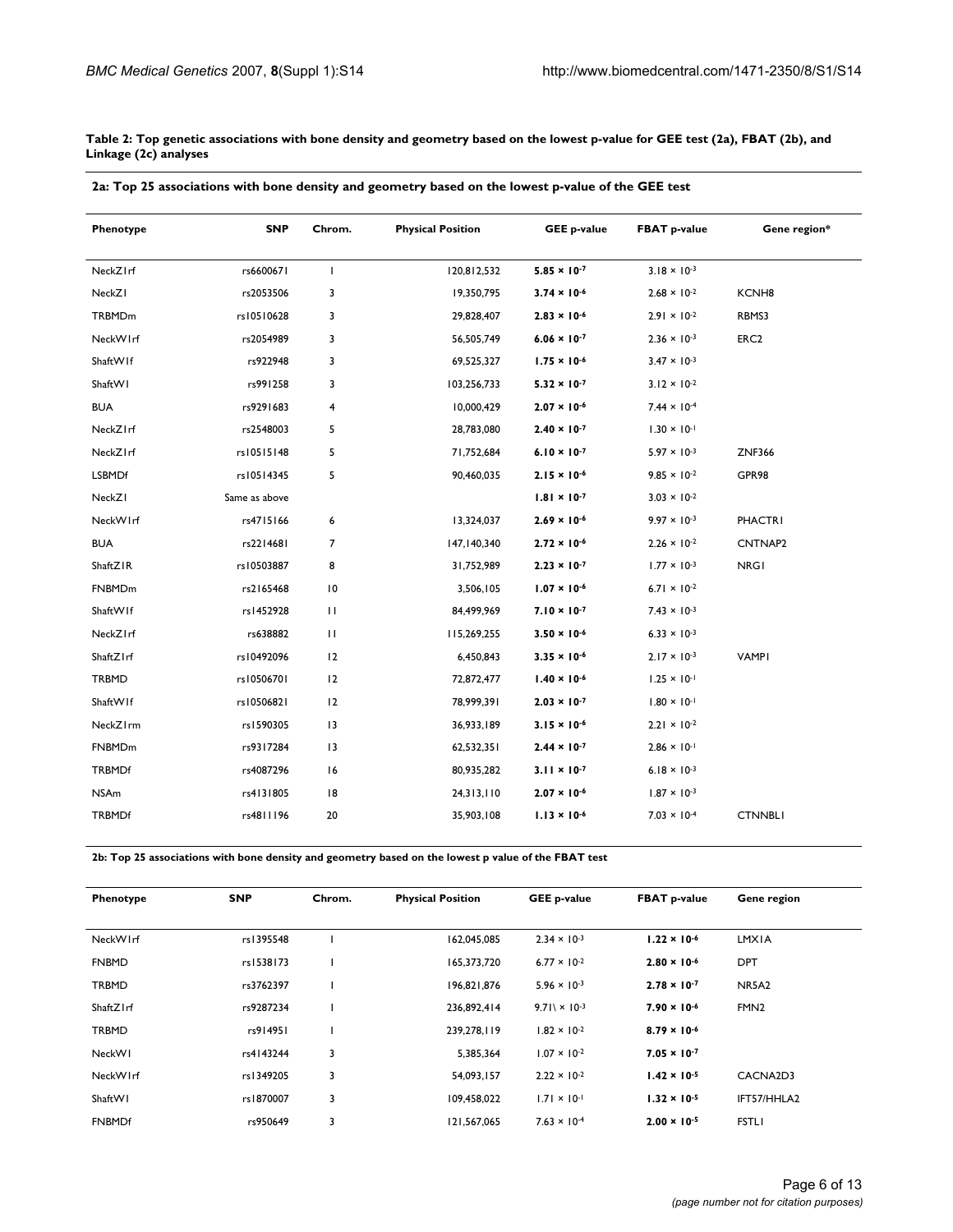| <b>NSAI</b>   | rs432446      | 4               | 127,906,277  | $2.84 \times 10^{-2}$ | $5.19 \times 10^{-6}$ |               |  |
|---------------|---------------|-----------------|--------------|-----------------------|-----------------------|---------------|--|
| <b>FNBMD</b>  | rs922028      | 4               | 181,162,903  | $9.55 \times 10^{-3}$ | $1.53 \times 10^{-5}$ |               |  |
| <b>FNBMD</b>  | rs1823926     | 5               | 119,882,620  | $2.62 \times 10^{-1}$ | $1.27 \times 10^{-5}$ | PRR16         |  |
| <b>NSAI</b>   | rs10503733    | 8               | 23,589,963   | $4.29 \times 10^{-4}$ | $1.79 \times 10^{-5}$ | NKX3-I        |  |
| <b>NSAm</b>   | rs10503953    | 8               | 33,917,325   | $1.86 \times 10^{-3}$ | $1.32 \times 10^{-5}$ |               |  |
| <b>NSAf</b>   | rs4876377     | 8               | 118,556,170  | $4.56 \times 10^{-2}$ | $1.93 \times 10^{-5}$ | THRAP6        |  |
| <b>NSAf</b>   | rs10505600    | 8               | 133,882,045  | $2.48 \times 10^{-1}$ | $1.36 \times 10^{-5}$ | PHF20LI       |  |
| <b>NSAI</b>   | rs1552896     | 9               | 14,831,387   | $4.02 \times 10^{-1}$ | $8.87 \times 10^{-6}$ | <b>FREMI</b>  |  |
| NeckZIrm      | rs7857590     | 9               | 18,979,893   | $1.36 \times 10^{-1}$ | $8.08 \times 10^{-6}$ | C9orf138      |  |
| <b>BUA</b>    | rs700760      | 9               | 86, 164, 178 | $3.82 \times 10^{-2}$ | $1.42 \times 10^{-5}$ | ZCCHC6        |  |
| <b>FNBMDf</b> | rs2378731     | 9               | 87,175,111   | $5.53 \times 10^{-4}$ | $1.21 \times 10^{-5}$ |               |  |
| <b>LSBMDm</b> | rs10512315    | 9               | 103,334,877  | $1.70 \times 10^{-1}$ | $2.28 \times 10^{-5}$ |               |  |
| NeckWIrf      | rs2048741     | 9               | 117,716,816  | $5.49 \times 10^{-3}$ | $2.40 \times 10^{-5}$ |               |  |
| ShaftZ1rm     | rs6744        | 9               | 124,988,623  | $9.58 \times 10^{-2}$ | $1.05 \times 10^{-5}$ | C9orf126      |  |
| NeckLengf     | rs773985      | 10              | 34,822,758   | $3.18 \times 10^{-2}$ | $1.05 \times 10^{-5}$ | PARD3         |  |
| NeckLengf     | rs10490924    | $\overline{10}$ | 124,204,438  | $1.11 \times 10^{-1}$ | $1.80 \times 10^{-5}$ | PLEKHAI/HTRAI |  |
| FNBMDm        | rs10508076    | 13              | 101,270,253  | $5.41 \times 10^{-3}$ | $4.35 \times 10^{-6}$ | FGF14         |  |
| TRBMD         | rs1865968     | 16              | 57,535,751   | $1.15 \times 10^{-1}$ | $1.72 \times 10^{-5}$ |               |  |
| TRBMD         | rs1209921     | 21              | 39,078,145   | $2.51 \times 10^{-4}$ | $2.41 \times 10^{-5}$ | C21orf24/ETS2 |  |
| <b>FNBMDf</b> | Same as above |                 |              | $5.32 \times 10^{-5}$ | $6.65 \times 10^{-3}$ |               |  |
|               |               |                 |              |                       |                       |               |  |

**Table 2: Top genetic associations with bone density and geometry based on the lowest p-value for GEE test (2a), FBAT (2b), and Linkage (2c) analyses** *(Continued)*

**2c. Magnitude and Location of Peak LOD scores >2.5 for regions in the bone density and geometry phenotype group**

| Phenotype    | marker     | Chrom.      | physical location | maxLOD | 1.5 LOD confidence<br>interval |
|--------------|------------|-------------|-------------------|--------|--------------------------------|
| NeckLengl    | rs1759687  | т           | 112,663,861       | 2.80   | 102.547.964-<br>119,889,867    |
| ShaftWI      | rs2320625  | $\mathbf 2$ | 95,284,610        | 2.85   | 85.198.107-<br>105,339,005     |
| <b>NSAI</b>  | rs1304771  | $\mathbf 2$ | 123,061,290       | 2.80   | 108.949.962-<br>129,987,436    |
| <b>BUA</b>   | rs842288   | 3           | 16,291,319        | 2.08   | 8,499,321-40,075,261           |
| NeckZI       | rs1386389  | 4           | 112,310,874       | 2.33   | 102.722.423-<br>131,391,829    |
| NeckWI       | rs2094541  | 10          | 130,314,425       | 2.56   | 128,465,158-<br>135,165,518    |
| <b>LSBMD</b> | rs10492028 | 12          | 111,799,883       | 2.10   | 103.438.302-<br>117,318,152    |
| ShaftZI      | rs10518923 | 15          | 55,573,538        | 3.02   | 51,336,679-58,934,236          |
| NeckWI       | AFM049xd2  | 16          | 22,945,152        | 2.34   | 16,856,153-24,665,428          |
| <b>BUA</b>   | rs10492922 | 16          | 27,519,162        | 2.20   | 26,434,120-50,596,704          |
| NeckZI       | rs6502901  | 17          | 5,864,832         | 2.37   | 451,209-8,829,083              |
| <b>BUA</b>   | rs8081154  | 17          | 46, 196, 038      | 2.12   | 37,926,265-62,642,504          |
| NeckWI       | rs750160   | 20          | 649,631           | 2.10   | 161,523-4,335,440              |
| ShaftZI      | rs7290139  | 22          | 44,039,280        | 3.01   | 35,890,398-48,603,847          |

\* SNP in a gene(s) or near (within 60 kb)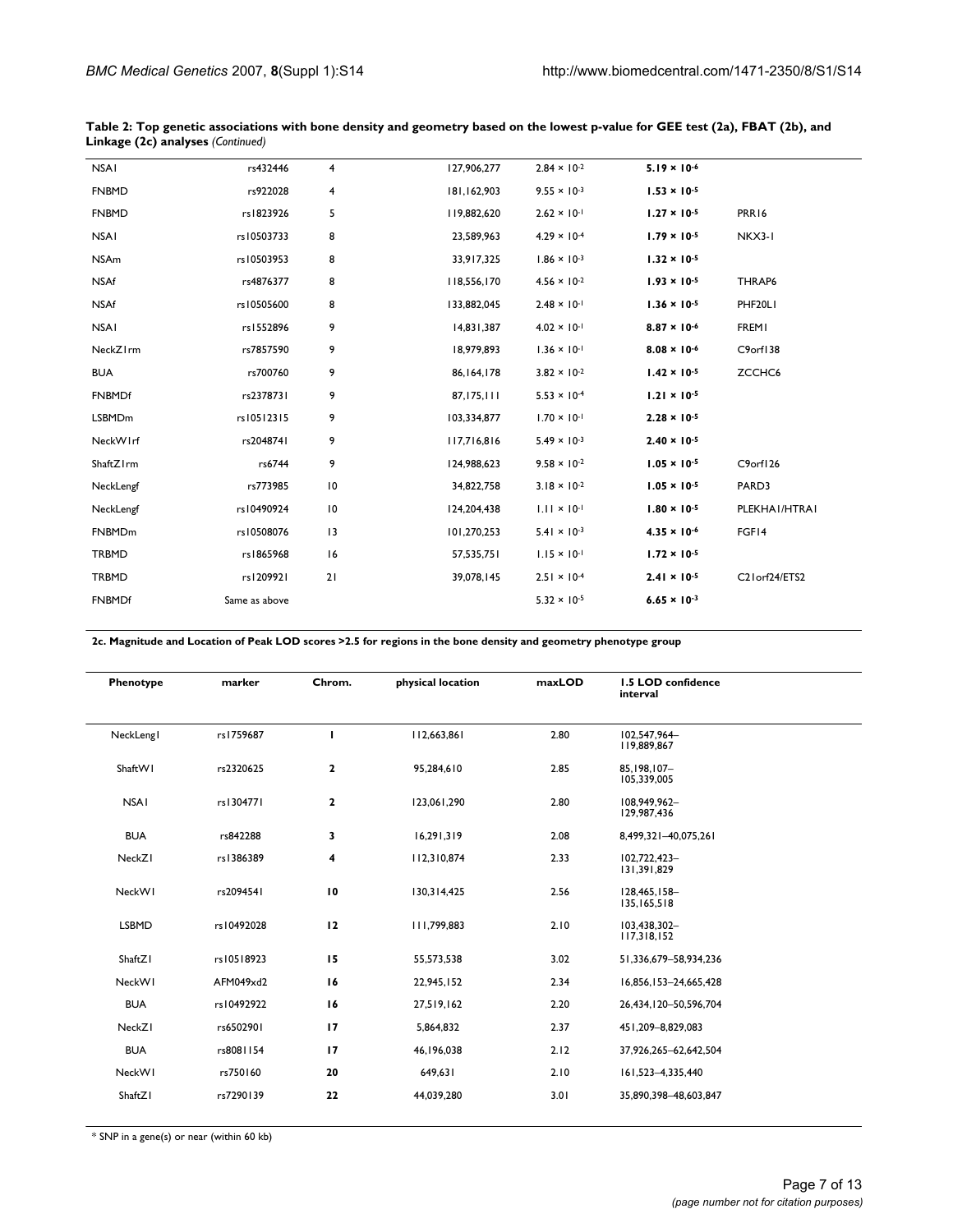| Chrom        | <b>Physical Position</b> | <b>SNP</b> | Min p-value by<br><b>GEE</b> | Min p-value by<br><b>FBAT</b> | % Significant P-values by<br><b>GEE &amp; FBAT**</b> | <b>Function</b> | Gene symbol                                         |
|--------------|--------------------------|------------|------------------------------|-------------------------------|------------------------------------------------------|-----------------|-----------------------------------------------------|
|              | 177,489,285              | rs7544774  | $3.34 \times 10^{-4}$        | $7.55 \times 10^{-3}$         | 67                                                   | intron          | <b>XPRI</b>                                         |
|              | 231.181.475              | rs7554650  | $1.67 \times 10^{-4}$        | $5.93 \times 10^{-3}$         | 67                                                   | unknown         |                                                     |
| 2            | 6,719,916                | rs7584788  | $7.55 \times 10^{-3}$        | $5.19 \times 10^{-4}$         | 67                                                   | unknown         |                                                     |
| 2            | 15,963,228               | rs2380707  | $1.14 \times 10^{-3}$        | $5.22 \times 10^{-4}$         | 67                                                   | unknown         |                                                     |
| 2            | 79,078,098               | rs1261226  | $1.19 \times 10^{-5}$        | $4.47 \times 10^{-3}$         | 67                                                   | unknown         |                                                     |
| 4            | 177.742.191              | rs9312601  | $2.22 \times 10^{-3}$        | $7.03 \times 10^{-4}$         | 67                                                   | unknown         |                                                     |
| 4            | 181.139.118              | rs10520437 | $5.23 \times 10^{-4}$        | $7.72 \times 10^{-5}$         | 100                                                  | unknown         |                                                     |
| 4            | 181,162,903              | rs922028   | $8.45 \times 10^{-4}$        | $1.53 \times 10^{-5}$         | 100                                                  | unknown         |                                                     |
| 5            | 26,917,842               | rs1479679  | $1.13 \times 10^{-4}$        | $2.38 \times 10^{-4}$         | 67                                                   | intron          | CDH <sub>9</sub>                                    |
| 5            | 53,527,854               | rs16882423 | $1.65 \times 10^{-3}$        | $2.38 \times 10^{-3}$         | 67                                                   | intron          | ARL15                                               |
| 7            | 9.739.152                | rs1557978  | $1.73 \times 10^{-4}$        | $3.97 \times 10^{-4}$         | 33                                                   | intron          |                                                     |
| 7            | 11,301,740               | rs10486135 | $1.67 \times 10^{-4}$        | $5.95 \times 10^{-4}$         | 67                                                   | intron          |                                                     |
| 7            | 18,183,021               | rs10486301 | $1.94 \times 10^{-4}$        | $9.43 \times 10^{-4}$         | 67                                                   | unknown         |                                                     |
| 8            | 114,092,330              | rs1156075  | $5.55 \times 10^{-3}$        | $8.51 \times 10^{-3}$         | 67                                                   | intron          | CSMD3                                               |
| $\mathbf{H}$ | 95.219.586               | rs546809   | $1.41 \times 10^{-3}$        | $7.10 \times 10^{-5}$         | 67                                                   | intron          | MTMR <sub>2</sub>                                   |
| 12           | 103,526,872              | rs10507180 | $7.18 \times 10^{-4}$        | $4.16 \times 10^{-3}$         | 100                                                  | intron          | <b>CHSTII</b>                                       |
| 16           | 76,268,225               | rs8051539  | $2.08 \times 10^{-3}$        | $5.80 \times 10^{-3}$         | 67                                                   | unknown         |                                                     |
| 18           | 48, 132, 968             | rs768207   | $1.94 \times 10^{-3}$        | $2.99 \times 10^{-3}$         | 67                                                   | intron          | DCC                                                 |
| 9            | 42.607.072               | rs1465434  | $1.51 \times 10^{-3}$        | $7.17 \times 10^{-4}$         | 67                                                   | intron          | <b>ZNF569</b>                                       |
| 21           | 39.078.994               | rs1209926  | $2.51 \times 10^{-4}$        | $3.21 \times 10^{-5}$         | 33                                                   | unknown         | C <sub>2</sub> lorf <sub>24</sub> /ETS <sub>2</sub> |

#### **Table 3: Combination of FBAT and GEE, for grouped BMD phenotypes\***

**3b: Sex-specific results for grouped BMD phenotypes†**

| Chrom        | <b>Physical Position</b> | <b>SNP</b> | Sex     | Min p-value by<br>$GEE^{\ddagger}$ | Min p-value by FBAT#            | <b>Function</b> | Gene symbol           |
|--------------|--------------------------|------------|---------|------------------------------------|---------------------------------|-----------------|-----------------------|
|              | 48, 261, 693             | rs560004   | Males   | $8.91 \times 10^{-4}$              | $3.48 \times 10^{-3}$           | unknown         |                       |
|              | 200,641,877              | rs1935588  | Females | 6.14 $\times$ 10 <sup>-4</sup>     | $7.62 \times 10^{-4}$           | unknown         |                       |
| $\mathbf{2}$ | 125,809,045              | rs1215318  | Males   | $1.23 \times 10^{-4}$              | $2.96 \times 10^{-4}$           | unknown         |                       |
| 4            | 181.162.903              | rs922028   | Females | $1.61 \times 10^{-4}$              | $6.16 \times 10^{-3}$           | unknown         |                       |
| 5            | 26,917,842               | rs1479679  | Females | $4.36 \times 10^{-5}$              | $6.96 \times 10^{-3}$           | intron          | CDH <sub>9</sub>      |
| 6            | 47,657,085               | rs9296566  | Females | $2.27 \times 10^{-4}$              | $5.08 \times 10^{-4}$           | intron          | CD <sub>2</sub> AP    |
| 6            | 83,666,784               | rs9294266  | Males   | $5.32 \times 10^{-4}$              | $2.01 \times 10^{-3}$           | intron          | C6orf157              |
| 7            | 33,440,554               | rs10486541 | Males   | $1.54 \times 10^{-5}$              | $1.95 \times 10^{-3}$           | unknown         |                       |
| 7            | 35.084.096               | rs10486661 | Females | $9.34 \times 10^{-6}$              | $9.98 \times 10^{-5}$           | unknown         | <b>TBX20</b>          |
| 9            | 20,592,188               | rs7867710  | Females | $6.96 \times 10^{-4}$              | $2.97 \times 10^{-3}$           | intron          | MLLT3                 |
| 9            | 88,679,511               | rs1779308  | Males   | $3.09 \times 10^{-3}$              | $4.94 \times 10^{-3}$           | unknown         |                       |
| $\mathbf{H}$ | 96,720,041               | rs10501872 | Females | $4.03 \times 10^{-4}$              | $1.02 \times 10^{-3}$           | unknown         |                       |
| 12           | 20,059,354               | rs10505843 | Females | $2.02 \times 10^{-4}$              | $7.38 \times 10^{-3}$           | unknown         |                       |
| 3            | 52.997.850               | rs9316628  | Females | $2.51 \times 10^{-3}$              | $5.22 \times 10^{-4}$           | unknown         |                       |
| 13           | 107,573,163              | rs1223978  | Males   | $3.42 \times 10^{-4}$              | $5.07 \times 10^{-4}$           | unknown         |                       |
| 15           | 55,974,260               | rs10518945 | Females | $6.19 \times 10^{-5}$              | $6.15 \times 10^{-4}$           | unknown         | ALDHIA2               |
| 17           | 11,054,857               | rs2024134  | Males   | $4.75 \times 10^{-3}$              | 6.3   $\times$ 10 <sup>-5</sup> | unknown         |                       |
| 17           | 53,546,007               | rs181224   | Males   | $2.15 \times 10^{-5}$              | $2.90 \times 10^{-3}$           | unknown         | DIc2/OR4D1/OR4D2      |
| 18           | 48, 132, 968             | rs768207   | Females | $1.35 \times 10^{-4}$              | $2.57 \times 10^{-4}$           | intron          | <b>DCC</b>            |
| 20           | 18,310,297               | rs2328293  | Females | $7.74 \times 10^{-4}$              | $4.35 \times 10^{-3}$           | locus           | C <sub>20</sub> orf12 |

\* Femoral neck, Trochanter, Lumbar spine BMD

 $*$  Percentage of traits nominally significantly associated with the SNP at  $p < 0.01$  in both GEE and FBAT <br>†Subsamples with N < 400 excluded.

‡Percentage of traits nominally significantly associated at p < 0.01 in both GEE and FBAT was 67% for all SNPs.

0.05 in either GEE or FBAT models. We selected the following six previously reported genes that had been extensively studied: *COL1A1, CYP19, ESR1, LRP5, MTHFR*, and *VDR*. For the *MTHFR* gene, we found 1 non-synonymous coding SNP (rs1801133) that was associated with femoral shaft section modulus and neck-shaft angle by GEE and FBAT, respectively. We [38] have previously reported an association of this SNP with BMD in unrelated participants in the Framingham Osteoporosis Study and others have confirmed this association [28,39]. None of the three 100K SNPs in the *ESR1* gene (rs1884052, rs3778099 and rs3866461) with nominally significant associations with bone phenotypes were in LD with widely published SNPs (rs2234693 and rs9340799). A single intronic 100K SNP from *LRP5* (rs4988300) was associated with shaft section modulus in males and with femoral neck BMD in females. This 100K SNP was not in LD with published rs3736228 in *LRP5* [40]. There were no LD data available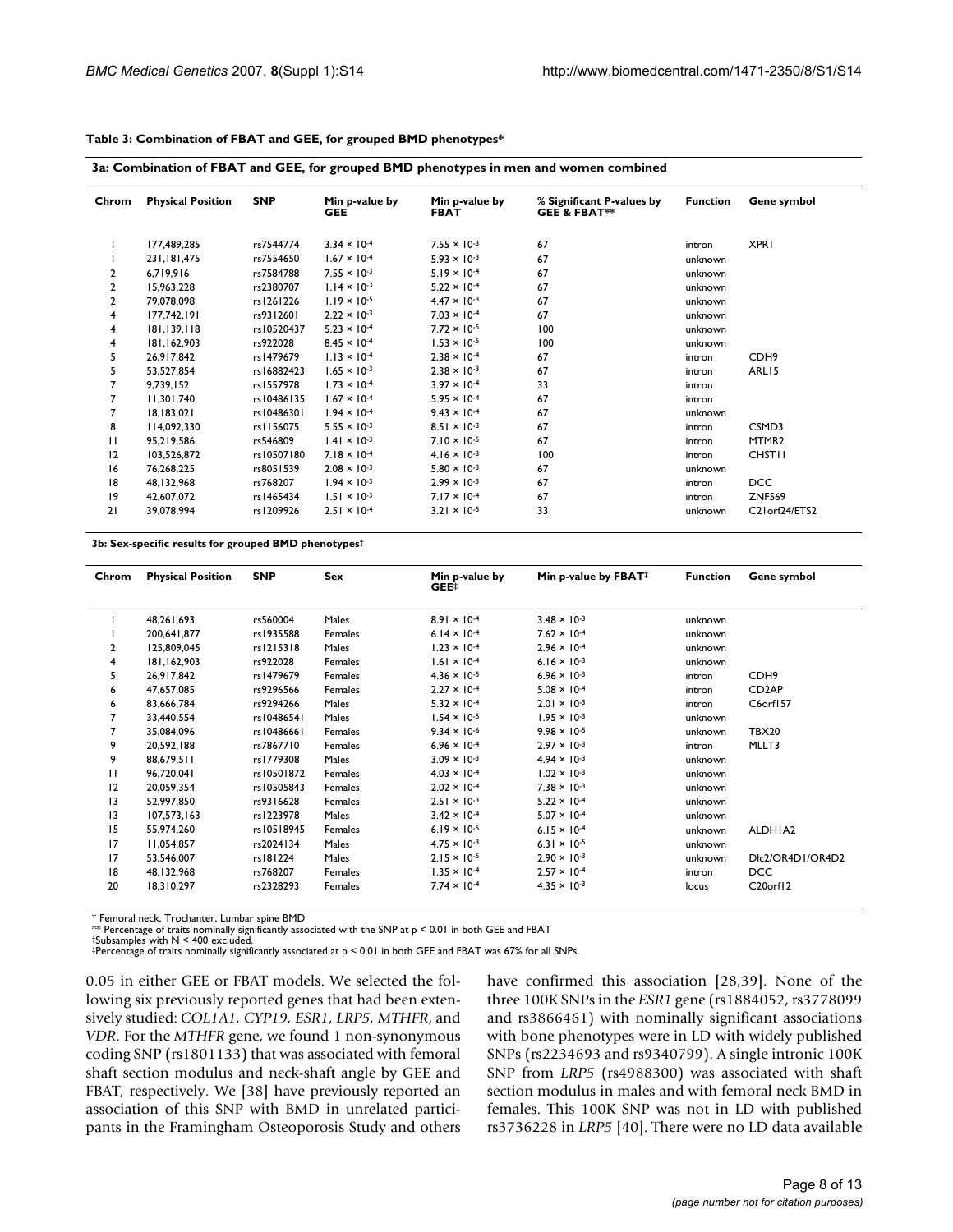|              |               |            |                            |            |         | <b>Position</b> | value by GEE | Phenotype             | by FBAT | Phenotype     |
|--------------|---------------|------------|----------------------------|------------|---------|-----------------|--------------|-----------------------|---------|---------------|
|              | <b>MTHFR</b>  | rs1801133  | $[38]$<br>$[39]$<br>$[28]$ | rs1801133  | self    | 11.790.644      | 0.033        | ShaftZ <sub>Irm</sub> | 0.042   | <b>NSAI</b>   |
| 6            | <b>ESRI</b>   | rs2234693  | $[45]$                     | rs3866461  | 0.223   | 152,238,835     | 0.014        | <b>NSAm</b>           | 0.003   | NeckLengf     |
|              |               |            |                            | rs1884052  | 0.004   | 152.383.480     | 0.002        | ShaftZIR              | 0.023   | NeckWIrf      |
|              |               |            |                            | rs3778099  | 0.002   | 152.510.689     | 0.003        | <b>BUA</b>            | 0.019   | <b>FNBMD</b>  |
|              |               | rs9340799  | $[45]$                     |            |         |                 |              |                       |         |               |
| $\mathbf{H}$ | LRP5          | rs4988321  | [40, 46]                   | rs4988300  | no data | 67.845.407      | 0.038        | ShaftZIrm             | 0.025   | <b>FNBMDf</b> |
|              |               | rs627174   |                            | rs4988300  | no data |                 |              |                       |         |               |
|              |               | rs3736228  | [40, 41]                   | rs4988300  | 0.030   |                 |              |                       |         |               |
| 12           | <b>VDR</b>    | rs11568820 | $[29]$                     | rs2189480  | 0.049   | 46.550.095      | 0.011        | NeckZIrm              | 0.021   | <b>LSBMD</b>  |
|              |               | rs10735810 | $[29]$                     | rs2189480  | no data |                 |              |                       |         |               |
|              |               | rs1544410  | $[29]$                     | rs2189480  | 0.045   |                 |              |                       |         |               |
|              |               | rs7975232  | $[29]$                     | rs2189480  | no data |                 |              |                       |         |               |
|              |               | rs731236   | $[29]$                     | rs2189480  | no data |                 |              |                       |         |               |
| 15           | CYP19         | rs700518   | $[47]$                     | rs10519297 | 0.902   | 49.328.952      | 0.002        | <b>NSAI</b>           | 0.859   | <b>NSAI</b>   |
|              |               |            | $[48]$                     | rs2008691  | 0.239   | 49.335.602      | 0.003        | <b>NSAI</b>           | 0.012   | <b>NSAI</b>   |
|              |               | rs4775936  | $[49]$                     | rs10519297 | 0.58    |                 |              |                       |         |               |
|              |               | rs10046    |                            | rs10519297 | 0.82    |                 |              |                       |         |               |
|              |               | rs11575899 |                            | rs10519297 | no data |                 |              |                       |         |               |
| 17           | <b>COLIAI</b> | rs1107946  | [50]                       | rs2075555  | no data | 45,629,290      | 0.034        | NeckWIrf              | 0.010   | ShaftWm       |
|              |               | rs11327935 | [51]                       | rs2075555  | no data |                 |              |                       |         |               |
|              |               | rs1800012  | $[52]$                     | rs2075555  | no data |                 |              |                       |         |               |

**Table 4: Associations of bone traits with selected candidate genes for osteoporosis with a FBAT or GEE p-value < 0.05**

\* r2 between the 100K SNP and a corresponding published SNP (column to the left) p-values < 0.005 are shown in bold.

on the *HapMap* website for the SNPs widely studied by others with respect to BMD (rs4988321 and rs627174). For the *VDR* gene there was a single 100K SNP (rs2189480) nominally significantly associated with femoral neck section modulus and spine BMD; however, there were no data available on LD between this 100K SNP and the 3 out of 5 SNPs reported in a recent metaanalysis of association studies for osteoporosis [29]. Two SNPs reported in that meta-analysis (rs1544410 and rs11568820) were not in LD with the one 100K SNP studied here. There were two 100K SNPs in the *CYP19* gene (rs10519297 and rs2008691) associated with femoral neck-shaft angle that were in LD with at least one of the previously reported SNPs studied with respect to bone phenotypes (rs700518, rs4775936, rs10046, and rs11575899). Also, there was a single 100K SNP in the *COL1A1* gene (rs2075555) that was associated with femoral neck width in women and shaft width in men; however, there were no data at the *HapMap* website regarding LD with the three other SNPs in this gene reported by other osteoporosis research groups (rs1107946, rs11327935, rs1800012).

#### **Discussion**

*To our knowledge, this is the first genome-wide association study of many of the most commonly measured osteoporosisrelated phenotypes. This unbiased approach allowed simultaneous exploration of multiple genetic loci rather than focusing on a single-gene association*. Using a strategy that combined GEE and FBAT association tests within the subgroup of BMD traits, 40 SNPs were each found to be associated with several bone phenotypes. More than half of these were in or near several genes, including cadherin 9 type 2 (*CDH9*) on 5p14, nuclear receptor subfamily 5, group A gene (*NR5A2*) at 1q32, gene deleted in colorectal carcinoma (*DCC*) on 18q21, and *PPARG* on 3p25. Some of the genes found to be associated with one or several bone density phenotypes have not previously been studied for osteoporosis. Analyses stratified by sex confirmed association of BMD phenotypes with *CDH9* and *DCC* in women. The sex specificity of our findings is fully in line with the previous observations of both sex-specific linkage [13,21] and sex-specific genetic association with BMD [25,41].

Our phenotypic subgroup combining BMD and the ultrasound trait, BUA, demonstrated that the interleukin 1 receptor-like 1 (*IL1RL1*) gene on 2q12 was associated with all bone mass traits. In contrast there was a notable absence of pleiotropic associations between BMD and hip geometry (femoral neck length and width, neck-shaft angle, and shaft width). This is an important observation in light of the current debates about the role of femoral bone geometry in fracture prediction above and beyond BMD, as well as a criticism of DXA-derived bone geometric traits, which are perceived as partially captured in the BMD measurement. We have clearly shown that BMD traits (measured at the femoral neck, trochanter, and at the lumbar spine) share associations with SNPs in several genes, whereas there are no such SNPs that share associa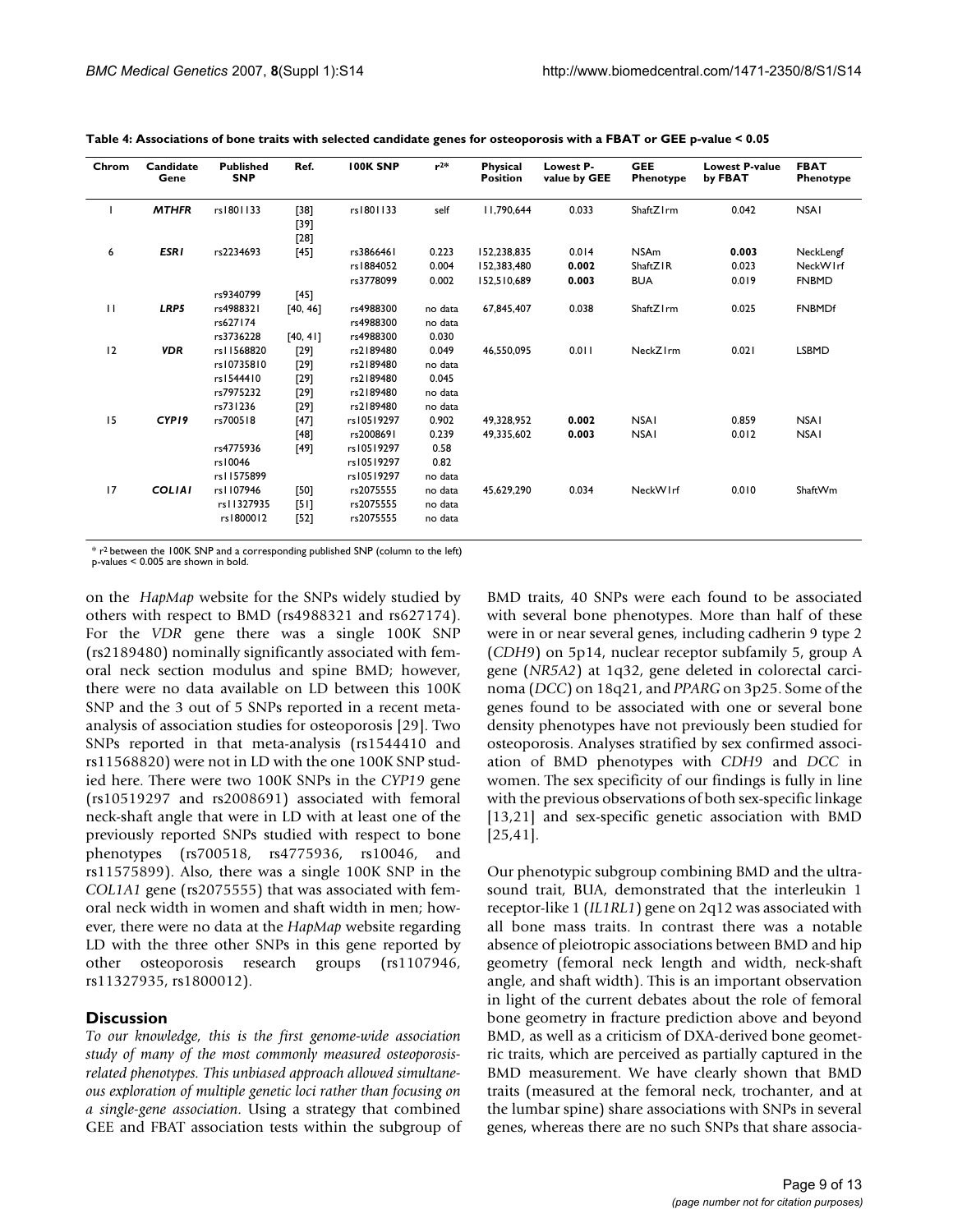tions with both hip BMD and hip geometric traits. Despite substantial shared genetic determinants between hip BMD and geometric traits (preliminary unpublished results from our group), these phenotypes are at least in part governed by distinct gene variants. Since genes contributing to variation in BMD do not always contribute to osteoporotic fractures [42], there is a necessity to genetically dissect geometric phenotypes along with BMD to derive a valid endophenotype of osteoporosis and to better encircle the complex heritability of this disease [31].

When we queried the FHS 100K association results, several SNPs in previously well-studied candidate genes for osteoporosis were identified (FBAT or GEE p < 0.05), such as rs1801133 in *MTHFR*; rs1884052 and rs3778099 in *ESR1*; rs4988300 in *LRP5*; rs2189480 in *VDR*; rs2075555 in *COLIA1*; rs10519297 and rs2008691 in *CYP19*. We also examined SNPs in other candidate genes of interest to our group such as SNPs in *PPARG* (rs10510418 and rs2938392) that were associated with BMD and ultrasound and SNPs in ANKH (rs2454873 and rs379016) that were associated with femoral neck section modulus.

We observed limited overlap between the results of the association and linkage analyses, which may, in part, be attributed to a low power of the linkage analysis. The resolution of linkage peaks depends not only upon the extracted information content of the genotyped markers, but also upon the useful recombination information contained in the sample (which is related to family structure and sample size). Despite low power for detecting modest genetic effects in linkage analyses, we identified several loci with a substantial indication of linkage, such as LOD scores ≥3.0 on chromosomes 15 (around 55,573,538 bp) and 22 (around 44,039,280 bp) for bone geometry phenotypes. Also, LOD scores for BMD phenotypes generally increased after restricting our sample to the members of the Offspring Cohort only, despite potential loss of power due to smaller sample size. This observation indirectly supports our previous finding of refined LOD scores in subgroups of age [21] and may be explained by the younger age of the Offspring Cohort members. The BMD phenotypes in that cohort might be less affected by agingrelated artifacts in DXA scans, such as osteophytes, ossification of ligaments, and abdominal aortic calcification. We also observed little overlap between the results of the linkage analysis reported above and our previous studies of the same phenotypes [23,31], which may, in part, be attributed to low power of these linkage analyses and limited overlap between the 100K sample and the relatively large sample of FHS pedigrees published before [23,31].

To our knowledge, this is a first genome-wide association study of many of the most commonly measured osteoporosis-related phenotypes. It is distinct in many respects. First, this is a population-based sample rather than a study of affected families. Second, our study included adults from two generations of the same families. The longitudinal nature of the FHS and ongoing recruitment of the third generation (grandchildren of the Original Cohort) will enable us to validate the results of this study with an even larger sample of 3 generations. Third, results of this collaborative effort (FHS 100K SNP study) are publicly available on the web [http://](http://www.ncbi.nlm.nih.gov/projects/gap/cgi-bin/study.cgi?id=phs000007) [www.ncbi.nlm.nih.gov/projects/gap/cgi-bin/](http://www.ncbi.nlm.nih.gov/projects/gap/cgi-bin/study.cgi?id=phs000007) [study.cgi?id=phs000007](http://www.ncbi.nlm.nih.gov/projects/gap/cgi-bin/study.cgi?id=phs000007), which makes it a unique resource contributing to ongoing efforts of other groups.

One of the strengths of this study lies in the unbiased approach that allowed simultaneous exploration of multiple genetic loci rather than focusing on a single-gene association. However osteoporosis is likely to be a polygenic condition with a strong environmental component. Therefore, an obvious limitation of this study is the absence of analyses testing gene-environment and geneby-gene interactions [43], which is a demanding element of study design and statistical analyses. We did not formally test for associations of the SNPs with some known environmental factors, such as smoking or estrogen replacement therapy in women, for which FHS has welldocumented longitudinal data, because of sample size considerations.

A second potential limitation of this study is that there may be unmeasured factors that would affect the association or impact on generalizability of our results. Sampling of homogenous individuals is needed to minimize these effects. We attempted to approach this problem in part by stratifying our sample by gender; however, a more involved stratification, such as younger men or postmenopausal women, was not performed due to sample size restrictions. A third potential shortcoming of this study is the limited coverage of the genome by the 100K SNP array. These SNPs are undersampled from coding regions (both non-synonymous and synonymous) and oversampled from regions outside genes, relative to SNPs in the overall HapMap database [44]. Current plans of the FHS include the genotyping and analysis of over half a million genetic variants in approximately 9,000 men and women from three generations of the FHS. This higher density genotyping will provide wider coverage of genomic variation and thus will clearly have advantages for GWA and linkage studies in the future.

Fourth, at the present there is no clear-cut strategy for prioritization of the regions identified by our approach to whole genome analyses. We implemented one possible SNP prioritization strategy based on a somewhat arbitrary grouping of multiple phenotypes. Pleiotropy across different (but probably related) phenotypes may be an indica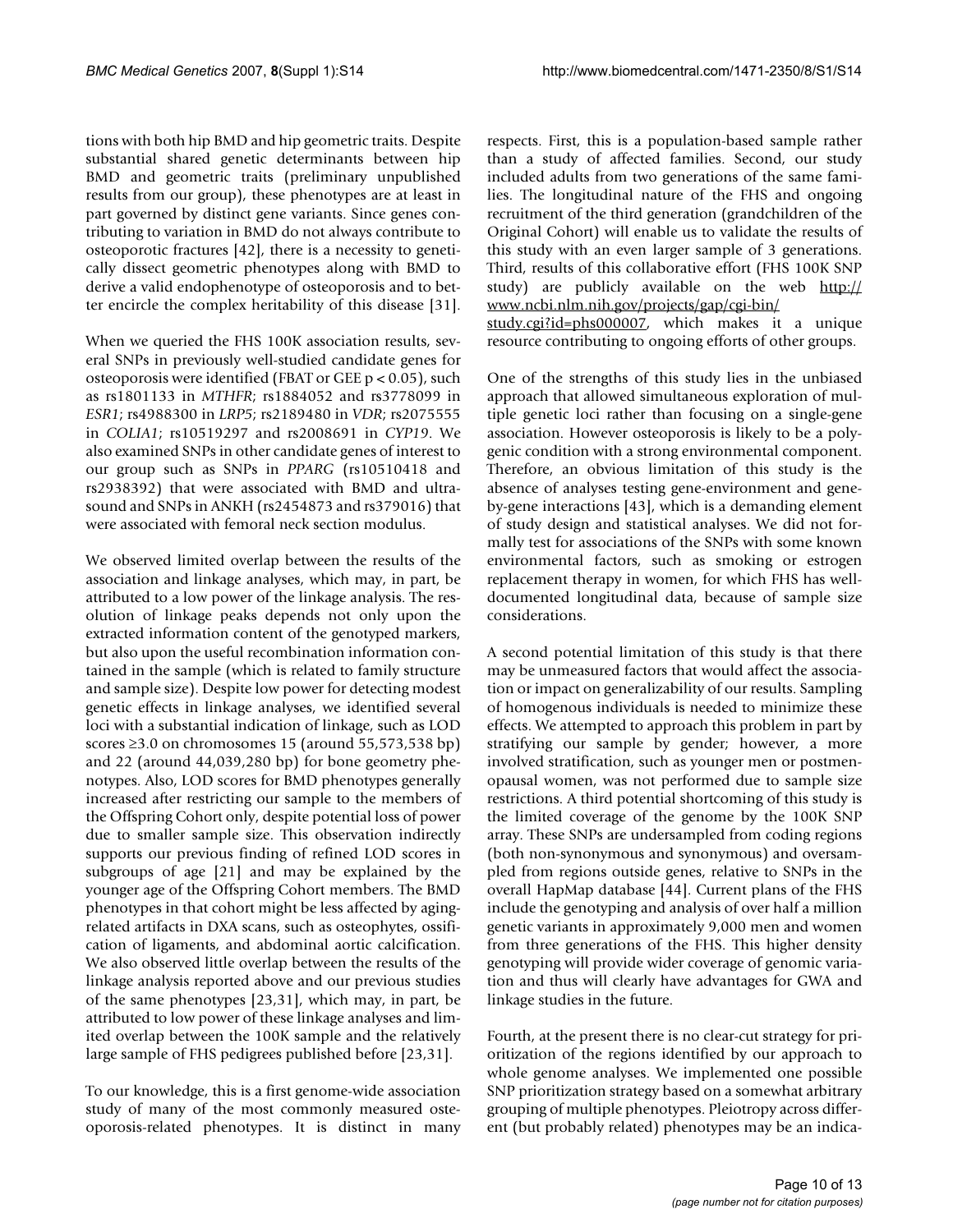tion of genes that influence more than one biological pathway and thus may affect overall risk of osteoporosis.

Finally, we are hesitant to regard any result reported in this paper as genome-wide significant. Although observing evidence for association at a significance level of .0001 in both the GEE and FBAT test is very encouraging, it does not meet the standard of genome-wide significance. Not only do we have a large number of statistical tests for each phenotype, but we also have numerous phenotypes [30]. None of our findings should be considered true positive results until they are replicated in independent samples and/or functional studies are performed that provide the mechanism of the SNP effect.

#### **Conclusions and future directions**

An unbiased genome-wide strategy to detect genetic associations with skeletal traits provides an opportunity to identify novel pathways for replication in other human populations. This study is thus hypothesis-generating and awaits replication in comparable samples. On one hand, ample data on genetic markers and associated traits may form the basis of new phenotype definitions, aimed at defining phenotypic groupings that are characterized by the sharing of genetic linkage and association. Such data may uncover biological mechanisms not obvious at the phenotypic level [42]. On the other hand, a composite genetic risk score that combines the effects of multiple loci may prove to be of more practical utility for a common and complex chronic disease such as osteoporosis, [43] rather than results of single-gene association studies. Identification of such a molecular profile and creation of an array for genetic screening will be a very useful tool for prevention and management of osteoporosis.

### **Abbreviations**

BMD = bone mineral density; Chr = chromosome; DXA = dual-energy X-ray absorptiometry; FBAT = family based association testing; GEE = generalized estimating equations; GWA = Genome wide association; HWE = Hardy-Weinberg equilibrium;  $IBD = identity-by-descent; LD =$ linkage disequilibrium; LOD = logarithm of the odds; MAF = Minor allele frequency; QUS = bone quantitative ultrasound; SNP = single nucleotide polymorphism; VCA = variance component analysis.

#### **Competing interests**

The authors declare that they have no competing interests.

### **Authors' contributions**

All authors have made substantial contributions to conception and design or acquisition of phenotypic data. JD participated in the design of the study and performed statistical analyses; DPK, DEK, SD, JMM, and KLL contributed to the analysis and interpretation of data. DK and DPK drafted the manuscript and revised it critically for important intellectual content. All authors read and approved the final manuscript.

#### **Acknowledgements**

From the Framingham Heart Study of the National Heart Lung and Blood Institute of the National Institutes of Health and Boston University School of Medicine. The Framingham Heart Study core examinations were supported by the National Heart, Lung and Blood Institute's (Contract No. N01-HC-25195). Measurements of phenotypes were funded by the National Institute of Arthritis, Musculoskeletal and Skin Diseases and the National Institute on Aging (grants No. R01 AR/AG 41398 and R01 AR050066).

FHS 100K analyses were conducted using the Boston University. Linux Cluster for Genetic Analysis (LinGA) funded by the NIH NCRR (National Center for Research Resources) Shared Instrumentation grant 1S10RR163736-01A1 [http://www.bu.edu/dbin/sph/departments/biostatis](http://www.bu.edu/dbin/sph/departments/biostatistics/linga_publications.php)  [tics/linga\\_publications.php.](http://www.bu.edu/dbin/sph/departments/biostatistics/linga_publications.php)

We gratefully acknowledge the Framingham Study members who participated in this study, as well as the study coordinators, who contributed to the success of this work, as well as Yekyung (Kelly) Cho for her technical assistance, and Dr. L. Adrienne Cupples for her contributions to the design of the study and the statistical analysis.

This article has been published as part of *BMC Medical Genetics* Volume 8 Supplement 1, 2007: The Framingham Heart Study 100,000 single nucleotide polymorphisms resource. The full contents of the supplement are available online at<http://www.biomedcentral.com/1471-2350/8?issue=S1.>

#### **References**

- 1. Klibanski A, Adams-Campbell L, Bassford T, Blair S, Boden S, Dickersin K, Gifford D, Glasse L, Goldring S, Hruska K, Johnson S, McCauley L, Russell W: **[Osteoporosis prevention, diagnosis, and](http://www.ncbi.nlm.nih.gov/entrez/query.fcgi?cmd=Retrieve&db=PubMed&dopt=Abstract&list_uids=11176917) [therapy.](http://www.ncbi.nlm.nih.gov/entrez/query.fcgi?cmd=Retrieve&db=PubMed&dopt=Abstract&list_uids=11176917)** *JAMA* 2001, **285(6):**785-795.
- 2. U. S. Department of Health and Human Services: **Bone Health and Osteoporosis: A Report of the Surgeon General.** 2004. U.S. Department of Health and Human Services, Office of the Surgeon General; Rockville, MD
- 3. Cummings SR, Melton LJ: **[Epidemiology and outcomes of oste](http://www.ncbi.nlm.nih.gov/entrez/query.fcgi?cmd=Retrieve&db=PubMed&dopt=Abstract&list_uids=12049882)[oporotic fractures.](http://www.ncbi.nlm.nih.gov/entrez/query.fcgi?cmd=Retrieve&db=PubMed&dopt=Abstract&list_uids=12049882)** *Lancet* 2002, **359(9319):**1761-1767.
- Marshall D, Johnell O, Wedel H: [Meta-analysis of how well meas](http://www.ncbi.nlm.nih.gov/entrez/query.fcgi?cmd=Retrieve&db=PubMed&dopt=Abstract&list_uids=8634613)ures of bone mineral density predict occurrence of oste-<br>oporotic fractures [see comments]. **Bmj** 1996,  $\Phi$  oporotic fractures **312(7041):**1254-1259.
- 5. Greenspan SL, Beck TJ, Resnick NM, Bhattacharya R, Parker RA: **[Effect of hormone replacement, alendronate, or combina](http://www.ncbi.nlm.nih.gov/entrez/query.fcgi?cmd=Retrieve&db=PubMed&dopt=Abstract&list_uids=16059624)tion therapy on hip structural geometry: a 3-year, double[blind, placebo-controlled clinical trial.](http://www.ncbi.nlm.nih.gov/entrez/query.fcgi?cmd=Retrieve&db=PubMed&dopt=Abstract&list_uids=16059624)** *J Bone Miner Res* 2005, **20(9):**1525-1532.
- 6. Uusi-Rasi K, Beck TJ, Semanick LM, Daphtary MM, Crans GG, Desaiah D, Harper KD: **[Structural effects of raloxifene on the proximal](http://www.ncbi.nlm.nih.gov/entrez/query.fcgi?cmd=Retrieve&db=PubMed&dopt=Abstract&list_uids=16392026) [femur: results from the multiple outcomes of raloxifene](http://www.ncbi.nlm.nih.gov/entrez/query.fcgi?cmd=Retrieve&db=PubMed&dopt=Abstract&list_uids=16392026) [evaluation trial.](http://www.ncbi.nlm.nih.gov/entrez/query.fcgi?cmd=Retrieve&db=PubMed&dopt=Abstract&list_uids=16392026)** *Osteoporos Int* 2006, **17(4):**575-586.
- 7. Uusi-Rasi K, Semanick LM, Zanchetta JR, Bogado CE, Eriksen EF, Sato M, Beck TJ: **[Effects of teriparatide \[rhPTH \(1–34\)\] treatment](http://www.ncbi.nlm.nih.gov/entrez/query.fcgi?cmd=Retrieve&db=PubMed&dopt=Abstract&list_uids=15878318) [on structural geometry of the proximal femur in elderly](http://www.ncbi.nlm.nih.gov/entrez/query.fcgi?cmd=Retrieve&db=PubMed&dopt=Abstract&list_uids=15878318) [osteoporotic women.](http://www.ncbi.nlm.nih.gov/entrez/query.fcgi?cmd=Retrieve&db=PubMed&dopt=Abstract&list_uids=15878318)** *Bone* 2005, **36(6):**948-958.
- 8. Arden NK, Baker J, Hogg C, Baan K, Spector TD: **The heritability of bone mineral density, ultrasound of the calcaneus and hip axis length: a study of postmenopausal twins.** *Journal of Bone and Mineral Research* 1996, **11(4):**530-534.
- 9. Gluer CC, Hans D: **[How to use ultrasound for risk assessment:](http://www.ncbi.nlm.nih.gov/entrez/query.fcgi?cmd=Retrieve&db=PubMed&dopt=Abstract&list_uids=10450405) [a need for defining strategies.](http://www.ncbi.nlm.nih.gov/entrez/query.fcgi?cmd=Retrieve&db=PubMed&dopt=Abstract&list_uids=10450405)** *Osteoporos Int* 1999, **9(3):**193-195.
- 10. Faulkner KG, Wacker WK, Barden HS, Simonelli C, Burke PK, Ragi S, Del Rio L: **[Femur strength index predicts hip fracture inde](http://www.ncbi.nlm.nih.gov/entrez/query.fcgi?cmd=Retrieve&db=PubMed&dopt=Abstract&list_uids=16447009)-**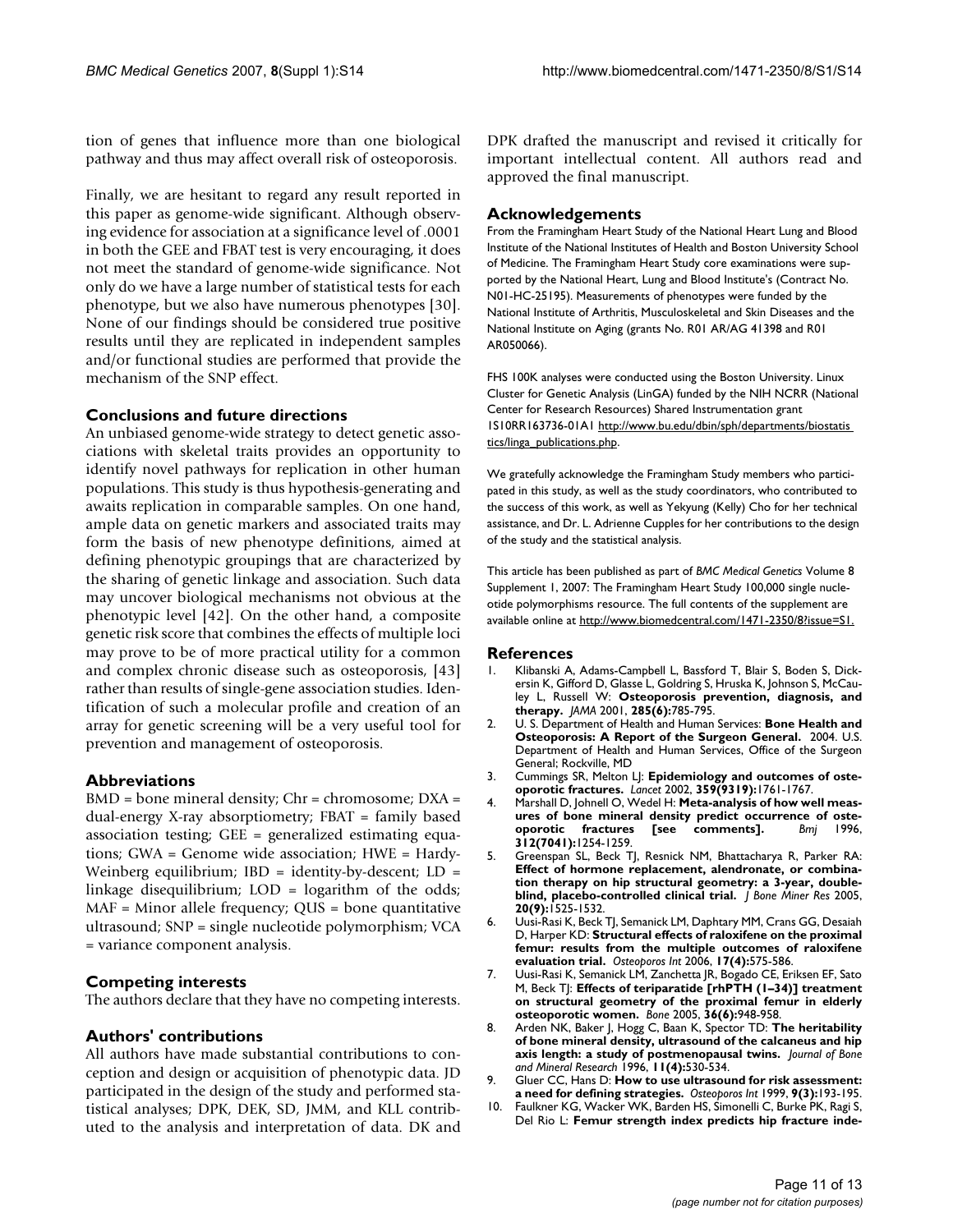**[pendent of bone density and hip axis length.](http://www.ncbi.nlm.nih.gov/entrez/query.fcgi?cmd=Retrieve&db=PubMed&dopt=Abstract&list_uids=16447009)** *Osteoporos Int* 2006, **17(4):**593-599.

- 11. Faulkner KG, Cummings SR, Black D, Palermo L, Gluer CC, Genant HK: **[Simple measurement of femoral geometry predicts hip](http://www.ncbi.nlm.nih.gov/entrez/query.fcgi?cmd=Retrieve&db=PubMed&dopt=Abstract&list_uids=8256658) [fracture: the study of osteoporotic fractures.](http://www.ncbi.nlm.nih.gov/entrez/query.fcgi?cmd=Retrieve&db=PubMed&dopt=Abstract&list_uids=8256658)** *J Bone Miner Res* 1993, **8(10):**1211-1217.
- 12. Shen H, Recker RR, Deng HW: **[Molecular and genetic mecha](http://www.ncbi.nlm.nih.gov/entrez/query.fcgi?cmd=Retrieve&db=PubMed&dopt=Abstract&list_uids=14682495)[nisms of osteoporosis: implication for treatment.](http://www.ncbi.nlm.nih.gov/entrez/query.fcgi?cmd=Retrieve&db=PubMed&dopt=Abstract&list_uids=14682495)** *Curr Mol Med* 2003, **3(8):**737-757.
- 13. Ioannidis JP, Ng MY, Sham PC, Zintzaras E, Lewis CM, Deng HW, Econs MJ, Karasik D, Devoto M, Kammerer CM, Spector T, Andrew T, Cupples LA, Duncan EL, Foroud T, Kiel DP, Koller D, Langdahl B, Mitchell BD, Peacock M, Recker R, Shen H, Sol-Church K, Spotila LD, Uitterlinden AG, Wilson SG, Kung AW, Ralston SH: **[Meta-analysis](http://www.ncbi.nlm.nih.gov/entrez/query.fcgi?cmd=Retrieve&db=PubMed&dopt=Abstract&list_uids=17228994) [of genome-wide scans provides evidence for sex- and site](http://www.ncbi.nlm.nih.gov/entrez/query.fcgi?cmd=Retrieve&db=PubMed&dopt=Abstract&list_uids=17228994)[specific regulation of bone mass.](http://www.ncbi.nlm.nih.gov/entrez/query.fcgi?cmd=Retrieve&db=PubMed&dopt=Abstract&list_uids=17228994)** *J Bone Miner Res* 2007, **22(2):**173-183.
- 14. Howard GM, Nguyen TV, Harris M, Kelly PJ, Eisman JA: **[Genetic and](http://www.ncbi.nlm.nih.gov/entrez/query.fcgi?cmd=Retrieve&db=PubMed&dopt=Abstract&list_uids=9718201) [environmental contributions to the association between](http://www.ncbi.nlm.nih.gov/entrez/query.fcgi?cmd=Retrieve&db=PubMed&dopt=Abstract&list_uids=9718201) quantitative ultrasound and bone mineral density measure[ments: a twin study.](http://www.ncbi.nlm.nih.gov/entrez/query.fcgi?cmd=Retrieve&db=PubMed&dopt=Abstract&list_uids=9718201)** *J Bone Miner Res* 1998, **13(8):**1318-1327.
- 15. Karasik D, Myers RH, Hannan MT, Gagnon D, McLean RR, Cupples LA, Kiel DP: **[Mapping of quantitative ultrasound of the cal](http://www.ncbi.nlm.nih.gov/entrez/query.fcgi?cmd=Retrieve&db=PubMed&dopt=Abstract&list_uids=12378368)[caneus bone to chromosome 1 by genome-wide linkage anal](http://www.ncbi.nlm.nih.gov/entrez/query.fcgi?cmd=Retrieve&db=PubMed&dopt=Abstract&list_uids=12378368)[ysis.](http://www.ncbi.nlm.nih.gov/entrez/query.fcgi?cmd=Retrieve&db=PubMed&dopt=Abstract&list_uids=12378368)** *Osteoporos Int* 2002, **13(10):**796-802.
- 16. Koller DL, Liu G, Econs MJ, Hui SL, Morin PA, Joslyn G, Rodriguez LA, Conneally PM, Christian JC, Johnston CC, Foroud T, Peacock M: **Genome screen for quantitative trait loci underlying normal variation in femoral structure.** *Journal of Bone and Mineral Research* 2001, **16(6):**985-991.
- 17. Peacock M, Koller DL, Lai D, Hui S, Foroud T, Econs MJ: **[Sex-spe](http://www.ncbi.nlm.nih.gov/entrez/query.fcgi?cmd=Retrieve&db=PubMed&dopt=Abstract&list_uids=16046210)[cific quantitative trait loci contribute to normal variation in](http://www.ncbi.nlm.nih.gov/entrez/query.fcgi?cmd=Retrieve&db=PubMed&dopt=Abstract&list_uids=16046210) [bone structure at the proximal femur in men.](http://www.ncbi.nlm.nih.gov/entrez/query.fcgi?cmd=Retrieve&db=PubMed&dopt=Abstract&list_uids=16046210)** *Bone* 2005, **37(4):**467-473.
- 18. Shen H, Long JR, Xiong DH, Liu YJ, Liu YZ, Xiao P, Zhao LJ, Dvornyk V, Zhang YY, Rocha-Sanchez S, Liu PY, Li JL, Deng HW: **[Mapping](http://www.ncbi.nlm.nih.gov/entrez/query.fcgi?cmd=Retrieve&db=PubMed&dopt=Abstract&list_uids=16234971) [quantitative trait loci for cross-sectional geometry at the](http://www.ncbi.nlm.nih.gov/entrez/query.fcgi?cmd=Retrieve&db=PubMed&dopt=Abstract&list_uids=16234971) [femoral neck.](http://www.ncbi.nlm.nih.gov/entrez/query.fcgi?cmd=Retrieve&db=PubMed&dopt=Abstract&list_uids=16234971)** *J Bone Miner Res* 2005, **20(11):**1973-1982.
- 19. Xiong DH, Shen H, Xiao P, Guo YF, Long JR, Zhao LJ, Liu YZ, Deng HY, Li JL, Recker RR, Deng HW: **[Genome-wide scan identified](http://www.ncbi.nlm.nih.gov/entrez/query.fcgi?cmd=Retrieve&db=PubMed&dopt=Abstract&list_uids=16491291) [QTLs underlying femoral neck cross-sectional geometry](http://www.ncbi.nlm.nih.gov/entrez/query.fcgi?cmd=Retrieve&db=PubMed&dopt=Abstract&list_uids=16491291) [that are novel studied risk factors of osteoporosis.](http://www.ncbi.nlm.nih.gov/entrez/query.fcgi?cmd=Retrieve&db=PubMed&dopt=Abstract&list_uids=16491291)** *J Bone Miner Res* 2006, **21(3):**424-437.
- 20. Shen H, Liu Y, Liu P, Recker RR, Deng HW: **[Nonreplication in](http://www.ncbi.nlm.nih.gov/entrez/query.fcgi?cmd=Retrieve&db=PubMed&dopt=Abstract&list_uids=15746981) [genetic studies of complex diseases--lessons learned from](http://www.ncbi.nlm.nih.gov/entrez/query.fcgi?cmd=Retrieve&db=PubMed&dopt=Abstract&list_uids=15746981) [studies of osteoporosis and tentative remedies.](http://www.ncbi.nlm.nih.gov/entrez/query.fcgi?cmd=Retrieve&db=PubMed&dopt=Abstract&list_uids=15746981)** *J Bone Miner Res* 2005, **20(3):**365-376.
- 21. Karasik D, Cupples LA, Hannan MT, Kiel DP: **[Age, gender, and](http://www.ncbi.nlm.nih.gov/entrez/query.fcgi?cmd=Retrieve&db=PubMed&dopt=Abstract&list_uids=13678771) [body mass effects on quantitative trait loci for bone mineral](http://www.ncbi.nlm.nih.gov/entrez/query.fcgi?cmd=Retrieve&db=PubMed&dopt=Abstract&list_uids=13678771) [density: the Framingham study.](http://www.ncbi.nlm.nih.gov/entrez/query.fcgi?cmd=Retrieve&db=PubMed&dopt=Abstract&list_uids=13678771)** *Bone* 2003, **33(3):**308-316.
- 22. Karasik D, Myers RH, Cupples LA, Hannan MT, Gagnon DR, Herbert A, Kiel DP: **[Genome screen for quantitative trait loci contrib](http://www.ncbi.nlm.nih.gov/entrez/query.fcgi?cmd=Retrieve&db=PubMed&dopt=Abstract&list_uids=12211443)[uting to normal variation in bone mineral density: the Fram](http://www.ncbi.nlm.nih.gov/entrez/query.fcgi?cmd=Retrieve&db=PubMed&dopt=Abstract&list_uids=12211443)[ingham Study.](http://www.ncbi.nlm.nih.gov/entrez/query.fcgi?cmd=Retrieve&db=PubMed&dopt=Abstract&list_uids=12211443)** *J Bone Miner Res* 2002, **17(9):**1718-1727.
- 23. Demissie S, Dupuis J, Cupples LA, Beck TJ, Kiel DP, Karasik D: **[Prox](http://www.ncbi.nlm.nih.gov/entrez/query.fcgi?cmd=Retrieve&db=PubMed&dopt=Abstract&list_uids=17079199)[imal hip geometry is linked to several chromosomal regions:](http://www.ncbi.nlm.nih.gov/entrez/query.fcgi?cmd=Retrieve&db=PubMed&dopt=Abstract&list_uids=17079199) Genome-wide linkage results from the Framingham Oste[oporosis Study.](http://www.ncbi.nlm.nih.gov/entrez/query.fcgi?cmd=Retrieve&db=PubMed&dopt=Abstract&list_uids=17079199)** *Bone* 2007, **40(3):**743-750.
- 24. Ferrari SL, Karasik D, Liu J, Karamohamed S, Herbert AG, Cupples LA, Kiel DP: **[Interactions of interleukin-6 promoter polymor](http://www.ncbi.nlm.nih.gov/entrez/query.fcgi?cmd=Retrieve&db=PubMed&dopt=Abstract&list_uids=15005841)[phisms with dietary and lifestyle factors and their association](http://www.ncbi.nlm.nih.gov/entrez/query.fcgi?cmd=Retrieve&db=PubMed&dopt=Abstract&list_uids=15005841) with bone mass in men and women from the framingham [osteoporosis study.](http://www.ncbi.nlm.nih.gov/entrez/query.fcgi?cmd=Retrieve&db=PubMed&dopt=Abstract&list_uids=15005841)** *J Bone Miner Res* 2004, **19(4):**552-559.
- 25. Shearman AM, Karasik D, Gruenthal KM, Demissie S, Cupples LA, Housman DE, Kiel DP: **[Estrogen receptor Beta polymorphisms](http://www.ncbi.nlm.nih.gov/entrez/query.fcgi?cmd=Retrieve&db=PubMed&dopt=Abstract&list_uids=15068501) [are associated with bone mass in women and men: the](http://www.ncbi.nlm.nih.gov/entrez/query.fcgi?cmd=Retrieve&db=PubMed&dopt=Abstract&list_uids=15068501) [Framingham study.](http://www.ncbi.nlm.nih.gov/entrez/query.fcgi?cmd=Retrieve&db=PubMed&dopt=Abstract&list_uids=15068501)** *J Bone Miner Res* 2004, **19(5):**773-781.
- 26. Ioannidis JP, Stavrou I, Trikalinos TA, Zois C, Brandi ML, Gennari L, Albagha O, Ralston SH, Tsatsoulis A: **[Association of polymor](http://www.ncbi.nlm.nih.gov/entrez/query.fcgi?cmd=Retrieve&db=PubMed&dopt=Abstract&list_uids=12412813)[phisms of the estrogen receptor alpha gene with bone min](http://www.ncbi.nlm.nih.gov/entrez/query.fcgi?cmd=Retrieve&db=PubMed&dopt=Abstract&list_uids=12412813)[eral density and fracture risk in women: a meta-analysis.](http://www.ncbi.nlm.nih.gov/entrez/query.fcgi?cmd=Retrieve&db=PubMed&dopt=Abstract&list_uids=12412813)** *J Bone Miner Res* 2002, **17(11):**2048-2060.
- 27. Mann V, Ralston SH: **[Meta-analysis of COL1A1 Sp1 polymor](http://www.ncbi.nlm.nih.gov/entrez/query.fcgi?cmd=Retrieve&db=PubMed&dopt=Abstract&list_uids=12810179)[phism in relation to bone mineral density and osteoporotic](http://www.ncbi.nlm.nih.gov/entrez/query.fcgi?cmd=Retrieve&db=PubMed&dopt=Abstract&list_uids=12810179) [fracture.](http://www.ncbi.nlm.nih.gov/entrez/query.fcgi?cmd=Retrieve&db=PubMed&dopt=Abstract&list_uids=12810179)** *Bone* 2003, **32(6):**711-717.
- 28. Riancho JA, Valero C, Zarrabeitia MT: **[MTHFR polymorphism](http://www.ncbi.nlm.nih.gov/entrez/query.fcgi?cmd=Retrieve&db=PubMed&dopt=Abstract&list_uids=17115239) [and bone mineral density: meta-analysis of published studies.](http://www.ncbi.nlm.nih.gov/entrez/query.fcgi?cmd=Retrieve&db=PubMed&dopt=Abstract&list_uids=17115239)** *Calcif Tissue Int* 2006, **79(5):**289-293.
- 29. Uitterlinden AG, Ralston SH, Brandi ML, Carey AH, Grinberg D, Langdahl BL, Lips P, Lorenc R, Obermayer-Pietsch B, Reeve J, Reid DM, Amedei A, Bassiti A, Bustamante M, Husted LB, Diez-Perez A, Dobnig H, Dunning AM, Enjuanes A, Fahrleitner-Pammer A, Fang Y, Karczmarewicz E, Kruk M, van Leeuwen JP, Mavilia C, van Meurs JB, Mangion J, McGuigan FE, Pols HA, Renner W, Rivadeneira F, van Schoor NM, Scollen S, Sherlock RE, Ioannidis JP: **[The association](http://www.ncbi.nlm.nih.gov/entrez/query.fcgi?cmd=Retrieve&db=PubMed&dopt=Abstract&list_uids=16908916) [between common vitamin D receptor gene variations and](http://www.ncbi.nlm.nih.gov/entrez/query.fcgi?cmd=Retrieve&db=PubMed&dopt=Abstract&list_uids=16908916) [osteoporosis: a participant-level meta-analysis.](http://www.ncbi.nlm.nih.gov/entrez/query.fcgi?cmd=Retrieve&db=PubMed&dopt=Abstract&list_uids=16908916)** *Ann Intern Med* 2006, **145(4):**255-264.
- 30. Cupples L, Arruda H, Benjamin E, D'Agostino R, Demissie S, DeStefano A, Dupuis J, Falls K, Fox C, Gottlieb D, Govindaraju D, Heard-Costa N, Hwang S, Kathiresan S, Kiel D, Laramie J, Larson M, Levy D, Lunetta K, Mailman M, Manning A, Meigs J, Murabito J, Newton-Cheh C, O'Connor G, O'Donnell C, Pandey M, Seshadri S, Vasan R, Wilk J, Wolf P, Yang Q, Atwood L: **The Framingham Heart Study 100K SNP genome-wide association study resource: Overview of 17 phenotype working group reports.** *BMC Med Genet* 2007, **8(Suppl 1):**S1.
- 31. Karasik D, Cupples LA, Hannan MT, Kiel DP: **[Genome screen for](http://www.ncbi.nlm.nih.gov/entrez/query.fcgi?cmd=Retrieve&db=PubMed&dopt=Abstract&list_uids=15003802) [a combined bone phenotype using principal component](http://www.ncbi.nlm.nih.gov/entrez/query.fcgi?cmd=Retrieve&db=PubMed&dopt=Abstract&list_uids=15003802) [analysis: the Framingham study.](http://www.ncbi.nlm.nih.gov/entrez/query.fcgi?cmd=Retrieve&db=PubMed&dopt=Abstract&list_uids=15003802)** *Bone* 2004, **34(3):**547-556.
- McLean RR, Hannan MT, Epstein BE, Bouxsein ML, Cupples LA, Murabito J, Kiel DP: **[Elderly cohort study subjects unable to return](http://www.ncbi.nlm.nih.gov/entrez/query.fcgi?cmd=Retrieve&db=PubMed&dopt=Abstract&list_uids=10752796) [for follow-up have lower bone mass than those who can](http://www.ncbi.nlm.nih.gov/entrez/query.fcgi?cmd=Retrieve&db=PubMed&dopt=Abstract&list_uids=10752796) [return.](http://www.ncbi.nlm.nih.gov/entrez/query.fcgi?cmd=Retrieve&db=PubMed&dopt=Abstract&list_uids=10752796)** *Am J Epidemiol* 2000, **151(7):**689-692.
- 33. Hannan MT, Felson DT, Dawson-Hughes B, Tucker KL, Cupples LA, Wilson PW, Kiel DP: **[Risk factors for longitudinal bone loss in](http://www.ncbi.nlm.nih.gov/entrez/query.fcgi?cmd=Retrieve&db=PubMed&dopt=Abstract&list_uids=10780863) [elderly men and women: the Framingham Osteoporosis](http://www.ncbi.nlm.nih.gov/entrez/query.fcgi?cmd=Retrieve&db=PubMed&dopt=Abstract&list_uids=10780863) [Study.](http://www.ncbi.nlm.nih.gov/entrez/query.fcgi?cmd=Retrieve&db=PubMed&dopt=Abstract&list_uids=10780863)** *J Bone Miner Res* 2000, **15(4):**710-720.
- 34. Khoo BC, Beck TJ, Qiao QH, Parakh P, Semanick L, Prince RL, Singer KP, Price RI: **[In vivo short-term precision of hip structure anal](http://www.ncbi.nlm.nih.gov/entrez/query.fcgi?cmd=Retrieve&db=PubMed&dopt=Abstract&list_uids=15869917)[ysis variables in comparison with bone mineral density using](http://www.ncbi.nlm.nih.gov/entrez/query.fcgi?cmd=Retrieve&db=PubMed&dopt=Abstract&list_uids=15869917) paired dual-energy X-ray absorptiometry scans from multi[center clinical trials.](http://www.ncbi.nlm.nih.gov/entrez/query.fcgi?cmd=Retrieve&db=PubMed&dopt=Abstract&list_uids=15869917)** *Bone* 2005, **37(1):**112-121.
- 35. Blangero J, Williams JT, Almasy L: **[Robust LOD scores for vari](http://www.ncbi.nlm.nih.gov/entrez/query.fcgi?cmd=Retrieve&db=PubMed&dopt=Abstract&list_uids=11055364)[ance component-based linkage analysis.](http://www.ncbi.nlm.nih.gov/entrez/query.fcgi?cmd=Retrieve&db=PubMed&dopt=Abstract&list_uids=11055364)** *Genet Epidemiol* 2000, **19(Suppl 1):**S8-14.
- 36. Lange C, Silverman EK, Xu X, Weiss ST, Laird NM: **[A multivariate](http://www.ncbi.nlm.nih.gov/entrez/query.fcgi?cmd=Retrieve&db=PubMed&dopt=Abstract&list_uids=12925516) [family-based association test using generalized estimating](http://www.ncbi.nlm.nih.gov/entrez/query.fcgi?cmd=Retrieve&db=PubMed&dopt=Abstract&list_uids=12925516) [equations: FBAT-GEE.](http://www.ncbi.nlm.nih.gov/entrez/query.fcgi?cmd=Retrieve&db=PubMed&dopt=Abstract&list_uids=12925516)** *Biostatistics* 2003, **4(2):**195-206.
- 37. Almasy L, Blangero J: **Multipoint quantitative-trait linkage anal-**<br> **ysis in general pedigrees.** Am J Hum Genet 1998, **[ysis in general pedigrees.](http://www.ncbi.nlm.nih.gov/entrez/query.fcgi?cmd=Retrieve&db=PubMed&dopt=Abstract&list_uids=9545414)** *Am J Hum Genet* 1998, **62(5):**1198-1211.
- 38. McLean RR, Karasik D, Selhub J, Tucker KL, Ordovas JM, Russo GT, Cupples LA, Jacques PF, Kiel DP: **[Association of a common poly](http://www.ncbi.nlm.nih.gov/entrez/query.fcgi?cmd=Retrieve&db=PubMed&dopt=Abstract&list_uids=15040829)[morphism in the methylenetetrahydrofolate reductase](http://www.ncbi.nlm.nih.gov/entrez/query.fcgi?cmd=Retrieve&db=PubMed&dopt=Abstract&list_uids=15040829) (MTHFR) gene with bone phenotypes depends on plasma [folate status.](http://www.ncbi.nlm.nih.gov/entrez/query.fcgi?cmd=Retrieve&db=PubMed&dopt=Abstract&list_uids=15040829)** *J Bone Miner Res* 2004, **19(3):**410-418.
- 39. Abrahamsen B, Madsen JS, Tofteng CL, Stilgren L, Bladbjerg EM, Kristensen SR, Brixen K, Mosekilde L: **[Are effects of MTHFR \(C677T\)](http://www.ncbi.nlm.nih.gov/entrez/query.fcgi?cmd=Retrieve&db=PubMed&dopt=Abstract&list_uids=15777680) [genotype on BMD confined to women with low folate and](http://www.ncbi.nlm.nih.gov/entrez/query.fcgi?cmd=Retrieve&db=PubMed&dopt=Abstract&list_uids=15777680) riboflavin intake? Analysis of food records from the Danish [osteoporosis prevention study.](http://www.ncbi.nlm.nih.gov/entrez/query.fcgi?cmd=Retrieve&db=PubMed&dopt=Abstract&list_uids=15777680)** *Bone* 2005, **36(3):**577-583.
- 40. Koller DL, Ichikawa S, Johnson ML, Lai D, Xuei X, Edenberg HJ, Conneally PM, Hui SL, Johnston CC, Peacock M, Foroud T, Econs MJ: **[Contribution of the LRP5 Gene to Normal Variation in Peak](http://www.ncbi.nlm.nih.gov/entrez/query.fcgi?cmd=Retrieve&db=PubMed&dopt=Abstract&list_uids=15619672) [BMD in Women.](http://www.ncbi.nlm.nih.gov/entrez/query.fcgi?cmd=Retrieve&db=PubMed&dopt=Abstract&list_uids=15619672)** *J Bone Miner Res* 2005, **20(1):**75-80.
- 41. Kiel DP, Ferrari SL, Cupples LA, Karasik D, Manen D, Imamovic A, Herbert AG, Dupuis J: **[Genetic variation at the low-density lipo](http://www.ncbi.nlm.nih.gov/entrez/query.fcgi?cmd=Retrieve&db=PubMed&dopt=Abstract&list_uids=17137849)[protein receptor-related protein 5 \(LRP5\) locus modulates](http://www.ncbi.nlm.nih.gov/entrez/query.fcgi?cmd=Retrieve&db=PubMed&dopt=Abstract&list_uids=17137849) Wnt signaling and the relationship of physical activity with [bone mineral density in men.](http://www.ncbi.nlm.nih.gov/entrez/query.fcgi?cmd=Retrieve&db=PubMed&dopt=Abstract&list_uids=17137849)** *Bone* 2007, **40(3):**587-596.
- 42. Schulze TG, McMahon FJ: **[Defining the phenotype in human](http://www.ncbi.nlm.nih.gov/entrez/query.fcgi?cmd=Retrieve&db=PubMed&dopt=Abstract&list_uids=15812169) [genetic studies: forward genetics and reverse phenotyping.](http://www.ncbi.nlm.nih.gov/entrez/query.fcgi?cmd=Retrieve&db=PubMed&dopt=Abstract&list_uids=15812169)** *Hum Hered* 2004, **58(3–4):**131-138.
- 43. Clark AG, Boerwinkle E, Hixson J, Sing CF: **[Determinants of the](http://www.ncbi.nlm.nih.gov/entrez/query.fcgi?cmd=Retrieve&db=PubMed&dopt=Abstract&list_uids=16251455) [success of whole-genome association testing.](http://www.ncbi.nlm.nih.gov/entrez/query.fcgi?cmd=Retrieve&db=PubMed&dopt=Abstract&list_uids=16251455)** *Genome Res* 2005, **15(11):**1463-1467.
- 44. Nicolae DL, Wen X, Voight BF, Cox NJ: **[Coverage and character](http://www.ncbi.nlm.nih.gov/entrez/query.fcgi?cmd=Retrieve&db=PubMed&dopt=Abstract&list_uids=16680197)[istics of the Affymetrix GeneChip Human Mapping 100K](http://www.ncbi.nlm.nih.gov/entrez/query.fcgi?cmd=Retrieve&db=PubMed&dopt=Abstract&list_uids=16680197) [SNP set.](http://www.ncbi.nlm.nih.gov/entrez/query.fcgi?cmd=Retrieve&db=PubMed&dopt=Abstract&list_uids=16680197)** *PLoS Genet* 2006, **2(5):**e67.